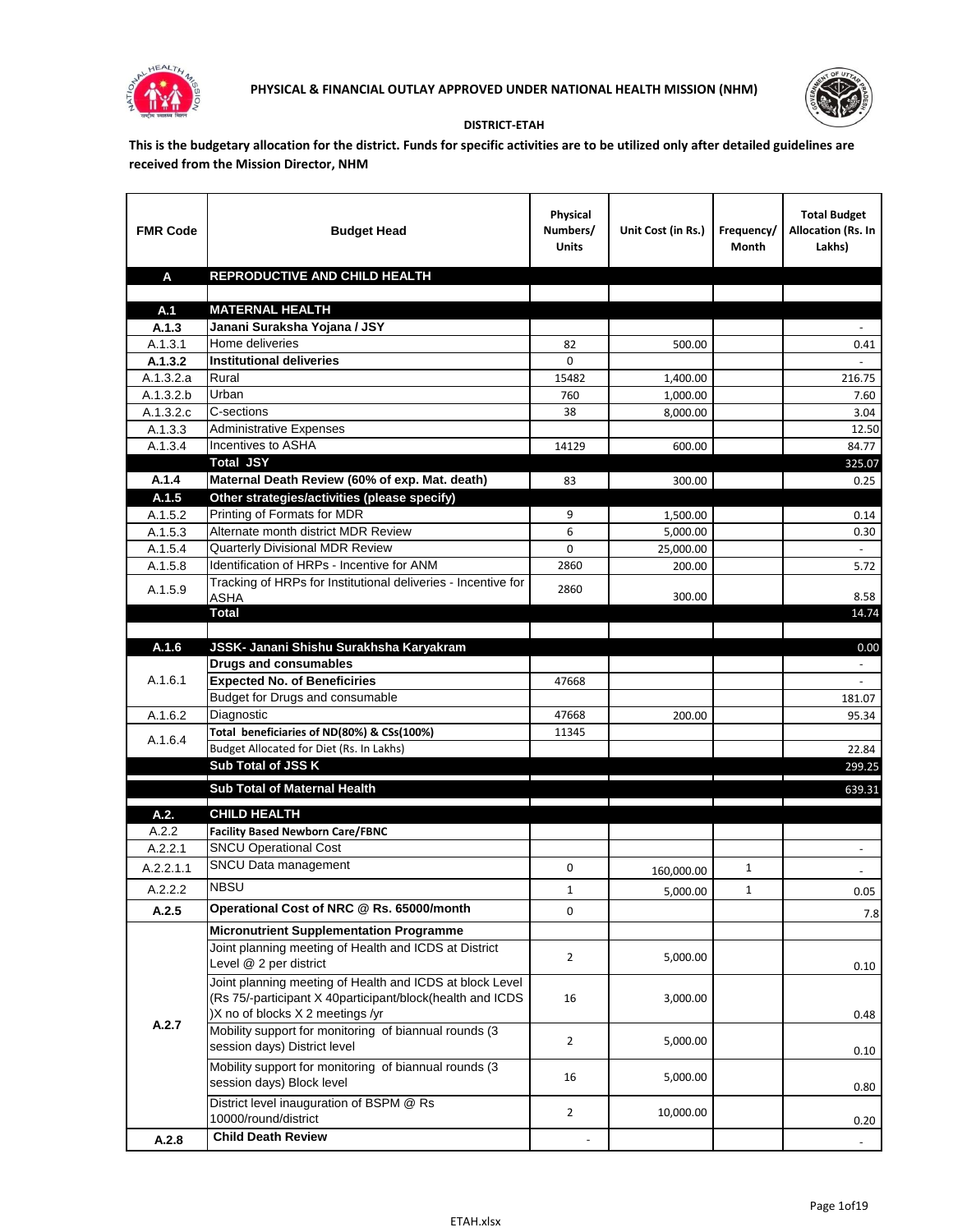| <b>Sub-total Child Health</b><br>9.53<br><b>FAMILY PLANNING</b><br>A.3<br><b>Terminal/Limiting Methods</b><br>A.3.1<br>Female sterilization camps @ Rs. 3500/camp<br>A.3.1.1<br>2.07<br>59<br>3,500.00<br>NSV camps @ Rs. 3500/camp<br>$\overline{2}$<br>A.3.1.2<br>0.07<br>3,500.00<br>Budget for Female Interval Sterilization Compensation<br>@ Rs.2000/-Per Case in Public Sector-(In Rs.)<br>2080<br>2,000.00<br>41.60<br>A.3.1.3<br><b>Budget for Post Partum Female Sterilization</b><br>Compensation @ Rs.3000/-Per Case in Public Sector-(In<br>8<br>3,000.00<br>0.24<br>$Rs.$ )<br>Budget for Male Sterilization Compensation @ Rs.2700/-<br>A.3.1.4<br>30<br>2,700.00<br>0.81<br>Per Case in Public Sector -(In Rs.)<br>A.3.2<br><b>Spacing Methods</b><br>Total Budget Allocated for Compensation for IUCD<br>insertion at health facilities (including fixed day services at<br>A.3.2.2<br>24044<br>20.00<br>4.81<br>SHC and PHC) @ Rs 20/-<br>PPIUCD services (Incentive to provider @Rs 150 per<br>A.3.2.3<br>3750<br>5.63<br>PPIUCD insertion)<br>150.00<br>Orientation/Review of ASHA/ANM/AWW for scheme<br>for HDC, ESB, PTK<br>A.3.2.5<br><b>District level</b><br>$\mathbf{1}$<br>10,000.00<br>$\mathbf{1}$<br>0.10<br><b>Block level Quarterly</b><br>8<br>10,000.00<br>3.20<br>4<br>Dissemination of FP manuals and guidelines<br>A.3.2.6<br>$\mathbf{1}$<br>$\mathbf{1}$<br>0.20<br>20,000.00<br>Budget for POL for Mobility to Surgeons team for FDS<br>A.3.3<br>59<br>1,000.00<br>0.59<br>Camps @ Rs.1000/camp<br>Orientaion workshop, QAC meeting at distirct level-<br>A.3.5.1<br>0.08<br>$\mathbf{1}$<br>2,000.00<br>4<br>Quarterly<br>FP Review Meeting at Divisional level-Quarterly<br>A.3.5.2<br>0<br>20,000.00<br>4<br>Performance reward<br>A.3.5.3<br>$\mathbf{1}$<br>50,000.00<br>0.50<br>World Population Day' celebration (such as mobility,<br>IEC activities etc.):<br>A.3.5.4<br>District level<br>100,000.00<br>$\mathbf{1}$<br>1.00<br><b>Block Level</b><br>8<br>0.80<br>10.000.00<br>Other strategies/activities (such as strengthening<br>A.3.5.5<br>fixed day services for IUCD & Sterilisation, etc.)<br>Printing of FP Manuals, Guidelines, etc.<br>0<br>Sterilization Register @ Rs.150/Register<br>10<br>150.00<br>0.02<br>$\overline{\phantom{a}}$<br>IUCD Register @ Rs.150/- Register<br>196<br>150.00<br>0.29<br>PPIUCD Registers @ Rs.150/-Register<br>150.00<br>10<br>0.02<br>Injectable Registers @ Rs.150/Register<br>10<br>150.00<br>0.02<br>A.3.5.5.1<br>Counseling Register @ Rs.150/-Register (3 per<br>3<br>Counselor)<br>150.00<br>0.00<br>Consent Form , Medical Record CheckIklist, Posoot<br>Operatiive Instructionn Card, Ssterilization Certificate for<br>11924<br>5.00<br>0.60<br>Sterilization@ Rs 5/-Unit<br>Enhance Contribution of PRIs and Family members of<br>eligible couples in 75 districts with high unmet need<br>and TFR<br>A.3.5.5.2<br>District Level NSV Satisfied Client Meet @Rs.20000/-<br>$\mathbf{1}$<br>20,000.00<br>0.20<br>District<br>Block Level Panch Sarpanch Sammellan @Rs.10000/-<br>8<br>10,000.00<br>0.80<br>Block<br>RMNCHA Counsellling Corners @ Rs.35,000/-<br>A.3.5.5.3<br>0<br>35,000.00<br><b>World NSV Week</b><br>District level<br>A.3.5.5.6<br>$\mathbf{1}$<br>25,000.00<br>0.25<br><b>Block level</b><br>8<br>10,000.00<br>0.80<br>Govt. COT at Divisions level for FP Services<br>Divisional Govt. COT @ Rs.50000/month for 12 month<br>0<br>5,000.00<br>12<br>$\blacksquare$ | <b>FMR Code</b> | <b>Budget Head</b> | Physical<br>Numbers/<br><b>Units</b> | Unit Cost (in Rs.) | Frequency/<br>Month | <b>Total Budget</b><br><b>Allocation (Rs. In</b><br>Lakhs) |
|----------------------------------------------------------------------------------------------------------------------------------------------------------------------------------------------------------------------------------------------------------------------------------------------------------------------------------------------------------------------------------------------------------------------------------------------------------------------------------------------------------------------------------------------------------------------------------------------------------------------------------------------------------------------------------------------------------------------------------------------------------------------------------------------------------------------------------------------------------------------------------------------------------------------------------------------------------------------------------------------------------------------------------------------------------------------------------------------------------------------------------------------------------------------------------------------------------------------------------------------------------------------------------------------------------------------------------------------------------------------------------------------------------------------------------------------------------------------------------------------------------------------------------------------------------------------------------------------------------------------------------------------------------------------------------------------------------------------------------------------------------------------------------------------------------------------------------------------------------------------------------------------------------------------------------------------------------------------------------------------------------------------------------------------------------------------------------------------------------------------------------------------------------------------------------------------------------------------------------------------------------------------------------------------------------------------------------------------------------------------------------------------------------------------------------------------------------------------------------------------------------------------------------------------------------------------------------------------------------------------------------------------------------------------------------------------------------------------------------------------------------------------------------------------------------------------------------------------------------------------------------------------------------------------------------------------------------------------------------------------------------------------------------------------------------------------------------------------------------------------------------------------------------------------------------------------------------------------------------------------------------------------------------------------------------------------------------------------------------------------------------------------------------------------------------------------------------------------------------------------------|-----------------|--------------------|--------------------------------------|--------------------|---------------------|------------------------------------------------------------|
|                                                                                                                                                                                                                                                                                                                                                                                                                                                                                                                                                                                                                                                                                                                                                                                                                                                                                                                                                                                                                                                                                                                                                                                                                                                                                                                                                                                                                                                                                                                                                                                                                                                                                                                                                                                                                                                                                                                                                                                                                                                                                                                                                                                                                                                                                                                                                                                                                                                                                                                                                                                                                                                                                                                                                                                                                                                                                                                                                                                                                                                                                                                                                                                                                                                                                                                                                                                                                                                                                                    |                 |                    |                                      |                    |                     |                                                            |
|                                                                                                                                                                                                                                                                                                                                                                                                                                                                                                                                                                                                                                                                                                                                                                                                                                                                                                                                                                                                                                                                                                                                                                                                                                                                                                                                                                                                                                                                                                                                                                                                                                                                                                                                                                                                                                                                                                                                                                                                                                                                                                                                                                                                                                                                                                                                                                                                                                                                                                                                                                                                                                                                                                                                                                                                                                                                                                                                                                                                                                                                                                                                                                                                                                                                                                                                                                                                                                                                                                    |                 |                    |                                      |                    |                     |                                                            |
|                                                                                                                                                                                                                                                                                                                                                                                                                                                                                                                                                                                                                                                                                                                                                                                                                                                                                                                                                                                                                                                                                                                                                                                                                                                                                                                                                                                                                                                                                                                                                                                                                                                                                                                                                                                                                                                                                                                                                                                                                                                                                                                                                                                                                                                                                                                                                                                                                                                                                                                                                                                                                                                                                                                                                                                                                                                                                                                                                                                                                                                                                                                                                                                                                                                                                                                                                                                                                                                                                                    |                 |                    |                                      |                    |                     |                                                            |
|                                                                                                                                                                                                                                                                                                                                                                                                                                                                                                                                                                                                                                                                                                                                                                                                                                                                                                                                                                                                                                                                                                                                                                                                                                                                                                                                                                                                                                                                                                                                                                                                                                                                                                                                                                                                                                                                                                                                                                                                                                                                                                                                                                                                                                                                                                                                                                                                                                                                                                                                                                                                                                                                                                                                                                                                                                                                                                                                                                                                                                                                                                                                                                                                                                                                                                                                                                                                                                                                                                    |                 |                    |                                      |                    |                     |                                                            |
|                                                                                                                                                                                                                                                                                                                                                                                                                                                                                                                                                                                                                                                                                                                                                                                                                                                                                                                                                                                                                                                                                                                                                                                                                                                                                                                                                                                                                                                                                                                                                                                                                                                                                                                                                                                                                                                                                                                                                                                                                                                                                                                                                                                                                                                                                                                                                                                                                                                                                                                                                                                                                                                                                                                                                                                                                                                                                                                                                                                                                                                                                                                                                                                                                                                                                                                                                                                                                                                                                                    |                 |                    |                                      |                    |                     |                                                            |
|                                                                                                                                                                                                                                                                                                                                                                                                                                                                                                                                                                                                                                                                                                                                                                                                                                                                                                                                                                                                                                                                                                                                                                                                                                                                                                                                                                                                                                                                                                                                                                                                                                                                                                                                                                                                                                                                                                                                                                                                                                                                                                                                                                                                                                                                                                                                                                                                                                                                                                                                                                                                                                                                                                                                                                                                                                                                                                                                                                                                                                                                                                                                                                                                                                                                                                                                                                                                                                                                                                    |                 |                    |                                      |                    |                     |                                                            |
|                                                                                                                                                                                                                                                                                                                                                                                                                                                                                                                                                                                                                                                                                                                                                                                                                                                                                                                                                                                                                                                                                                                                                                                                                                                                                                                                                                                                                                                                                                                                                                                                                                                                                                                                                                                                                                                                                                                                                                                                                                                                                                                                                                                                                                                                                                                                                                                                                                                                                                                                                                                                                                                                                                                                                                                                                                                                                                                                                                                                                                                                                                                                                                                                                                                                                                                                                                                                                                                                                                    |                 |                    |                                      |                    |                     |                                                            |
|                                                                                                                                                                                                                                                                                                                                                                                                                                                                                                                                                                                                                                                                                                                                                                                                                                                                                                                                                                                                                                                                                                                                                                                                                                                                                                                                                                                                                                                                                                                                                                                                                                                                                                                                                                                                                                                                                                                                                                                                                                                                                                                                                                                                                                                                                                                                                                                                                                                                                                                                                                                                                                                                                                                                                                                                                                                                                                                                                                                                                                                                                                                                                                                                                                                                                                                                                                                                                                                                                                    |                 |                    |                                      |                    |                     |                                                            |
|                                                                                                                                                                                                                                                                                                                                                                                                                                                                                                                                                                                                                                                                                                                                                                                                                                                                                                                                                                                                                                                                                                                                                                                                                                                                                                                                                                                                                                                                                                                                                                                                                                                                                                                                                                                                                                                                                                                                                                                                                                                                                                                                                                                                                                                                                                                                                                                                                                                                                                                                                                                                                                                                                                                                                                                                                                                                                                                                                                                                                                                                                                                                                                                                                                                                                                                                                                                                                                                                                                    |                 |                    |                                      |                    |                     |                                                            |
|                                                                                                                                                                                                                                                                                                                                                                                                                                                                                                                                                                                                                                                                                                                                                                                                                                                                                                                                                                                                                                                                                                                                                                                                                                                                                                                                                                                                                                                                                                                                                                                                                                                                                                                                                                                                                                                                                                                                                                                                                                                                                                                                                                                                                                                                                                                                                                                                                                                                                                                                                                                                                                                                                                                                                                                                                                                                                                                                                                                                                                                                                                                                                                                                                                                                                                                                                                                                                                                                                                    |                 |                    |                                      |                    |                     |                                                            |
|                                                                                                                                                                                                                                                                                                                                                                                                                                                                                                                                                                                                                                                                                                                                                                                                                                                                                                                                                                                                                                                                                                                                                                                                                                                                                                                                                                                                                                                                                                                                                                                                                                                                                                                                                                                                                                                                                                                                                                                                                                                                                                                                                                                                                                                                                                                                                                                                                                                                                                                                                                                                                                                                                                                                                                                                                                                                                                                                                                                                                                                                                                                                                                                                                                                                                                                                                                                                                                                                                                    |                 |                    |                                      |                    |                     |                                                            |
|                                                                                                                                                                                                                                                                                                                                                                                                                                                                                                                                                                                                                                                                                                                                                                                                                                                                                                                                                                                                                                                                                                                                                                                                                                                                                                                                                                                                                                                                                                                                                                                                                                                                                                                                                                                                                                                                                                                                                                                                                                                                                                                                                                                                                                                                                                                                                                                                                                                                                                                                                                                                                                                                                                                                                                                                                                                                                                                                                                                                                                                                                                                                                                                                                                                                                                                                                                                                                                                                                                    |                 |                    |                                      |                    |                     |                                                            |
|                                                                                                                                                                                                                                                                                                                                                                                                                                                                                                                                                                                                                                                                                                                                                                                                                                                                                                                                                                                                                                                                                                                                                                                                                                                                                                                                                                                                                                                                                                                                                                                                                                                                                                                                                                                                                                                                                                                                                                                                                                                                                                                                                                                                                                                                                                                                                                                                                                                                                                                                                                                                                                                                                                                                                                                                                                                                                                                                                                                                                                                                                                                                                                                                                                                                                                                                                                                                                                                                                                    |                 |                    |                                      |                    |                     |                                                            |
|                                                                                                                                                                                                                                                                                                                                                                                                                                                                                                                                                                                                                                                                                                                                                                                                                                                                                                                                                                                                                                                                                                                                                                                                                                                                                                                                                                                                                                                                                                                                                                                                                                                                                                                                                                                                                                                                                                                                                                                                                                                                                                                                                                                                                                                                                                                                                                                                                                                                                                                                                                                                                                                                                                                                                                                                                                                                                                                                                                                                                                                                                                                                                                                                                                                                                                                                                                                                                                                                                                    |                 |                    |                                      |                    |                     |                                                            |
|                                                                                                                                                                                                                                                                                                                                                                                                                                                                                                                                                                                                                                                                                                                                                                                                                                                                                                                                                                                                                                                                                                                                                                                                                                                                                                                                                                                                                                                                                                                                                                                                                                                                                                                                                                                                                                                                                                                                                                                                                                                                                                                                                                                                                                                                                                                                                                                                                                                                                                                                                                                                                                                                                                                                                                                                                                                                                                                                                                                                                                                                                                                                                                                                                                                                                                                                                                                                                                                                                                    |                 |                    |                                      |                    |                     |                                                            |
|                                                                                                                                                                                                                                                                                                                                                                                                                                                                                                                                                                                                                                                                                                                                                                                                                                                                                                                                                                                                                                                                                                                                                                                                                                                                                                                                                                                                                                                                                                                                                                                                                                                                                                                                                                                                                                                                                                                                                                                                                                                                                                                                                                                                                                                                                                                                                                                                                                                                                                                                                                                                                                                                                                                                                                                                                                                                                                                                                                                                                                                                                                                                                                                                                                                                                                                                                                                                                                                                                                    |                 |                    |                                      |                    |                     |                                                            |
|                                                                                                                                                                                                                                                                                                                                                                                                                                                                                                                                                                                                                                                                                                                                                                                                                                                                                                                                                                                                                                                                                                                                                                                                                                                                                                                                                                                                                                                                                                                                                                                                                                                                                                                                                                                                                                                                                                                                                                                                                                                                                                                                                                                                                                                                                                                                                                                                                                                                                                                                                                                                                                                                                                                                                                                                                                                                                                                                                                                                                                                                                                                                                                                                                                                                                                                                                                                                                                                                                                    |                 |                    |                                      |                    |                     |                                                            |
|                                                                                                                                                                                                                                                                                                                                                                                                                                                                                                                                                                                                                                                                                                                                                                                                                                                                                                                                                                                                                                                                                                                                                                                                                                                                                                                                                                                                                                                                                                                                                                                                                                                                                                                                                                                                                                                                                                                                                                                                                                                                                                                                                                                                                                                                                                                                                                                                                                                                                                                                                                                                                                                                                                                                                                                                                                                                                                                                                                                                                                                                                                                                                                                                                                                                                                                                                                                                                                                                                                    |                 |                    |                                      |                    |                     |                                                            |
|                                                                                                                                                                                                                                                                                                                                                                                                                                                                                                                                                                                                                                                                                                                                                                                                                                                                                                                                                                                                                                                                                                                                                                                                                                                                                                                                                                                                                                                                                                                                                                                                                                                                                                                                                                                                                                                                                                                                                                                                                                                                                                                                                                                                                                                                                                                                                                                                                                                                                                                                                                                                                                                                                                                                                                                                                                                                                                                                                                                                                                                                                                                                                                                                                                                                                                                                                                                                                                                                                                    |                 |                    |                                      |                    |                     |                                                            |
|                                                                                                                                                                                                                                                                                                                                                                                                                                                                                                                                                                                                                                                                                                                                                                                                                                                                                                                                                                                                                                                                                                                                                                                                                                                                                                                                                                                                                                                                                                                                                                                                                                                                                                                                                                                                                                                                                                                                                                                                                                                                                                                                                                                                                                                                                                                                                                                                                                                                                                                                                                                                                                                                                                                                                                                                                                                                                                                                                                                                                                                                                                                                                                                                                                                                                                                                                                                                                                                                                                    |                 |                    |                                      |                    |                     |                                                            |
|                                                                                                                                                                                                                                                                                                                                                                                                                                                                                                                                                                                                                                                                                                                                                                                                                                                                                                                                                                                                                                                                                                                                                                                                                                                                                                                                                                                                                                                                                                                                                                                                                                                                                                                                                                                                                                                                                                                                                                                                                                                                                                                                                                                                                                                                                                                                                                                                                                                                                                                                                                                                                                                                                                                                                                                                                                                                                                                                                                                                                                                                                                                                                                                                                                                                                                                                                                                                                                                                                                    |                 |                    |                                      |                    |                     |                                                            |
|                                                                                                                                                                                                                                                                                                                                                                                                                                                                                                                                                                                                                                                                                                                                                                                                                                                                                                                                                                                                                                                                                                                                                                                                                                                                                                                                                                                                                                                                                                                                                                                                                                                                                                                                                                                                                                                                                                                                                                                                                                                                                                                                                                                                                                                                                                                                                                                                                                                                                                                                                                                                                                                                                                                                                                                                                                                                                                                                                                                                                                                                                                                                                                                                                                                                                                                                                                                                                                                                                                    |                 |                    |                                      |                    |                     |                                                            |
|                                                                                                                                                                                                                                                                                                                                                                                                                                                                                                                                                                                                                                                                                                                                                                                                                                                                                                                                                                                                                                                                                                                                                                                                                                                                                                                                                                                                                                                                                                                                                                                                                                                                                                                                                                                                                                                                                                                                                                                                                                                                                                                                                                                                                                                                                                                                                                                                                                                                                                                                                                                                                                                                                                                                                                                                                                                                                                                                                                                                                                                                                                                                                                                                                                                                                                                                                                                                                                                                                                    |                 |                    |                                      |                    |                     |                                                            |
|                                                                                                                                                                                                                                                                                                                                                                                                                                                                                                                                                                                                                                                                                                                                                                                                                                                                                                                                                                                                                                                                                                                                                                                                                                                                                                                                                                                                                                                                                                                                                                                                                                                                                                                                                                                                                                                                                                                                                                                                                                                                                                                                                                                                                                                                                                                                                                                                                                                                                                                                                                                                                                                                                                                                                                                                                                                                                                                                                                                                                                                                                                                                                                                                                                                                                                                                                                                                                                                                                                    |                 |                    |                                      |                    |                     |                                                            |
|                                                                                                                                                                                                                                                                                                                                                                                                                                                                                                                                                                                                                                                                                                                                                                                                                                                                                                                                                                                                                                                                                                                                                                                                                                                                                                                                                                                                                                                                                                                                                                                                                                                                                                                                                                                                                                                                                                                                                                                                                                                                                                                                                                                                                                                                                                                                                                                                                                                                                                                                                                                                                                                                                                                                                                                                                                                                                                                                                                                                                                                                                                                                                                                                                                                                                                                                                                                                                                                                                                    |                 |                    |                                      |                    |                     |                                                            |
|                                                                                                                                                                                                                                                                                                                                                                                                                                                                                                                                                                                                                                                                                                                                                                                                                                                                                                                                                                                                                                                                                                                                                                                                                                                                                                                                                                                                                                                                                                                                                                                                                                                                                                                                                                                                                                                                                                                                                                                                                                                                                                                                                                                                                                                                                                                                                                                                                                                                                                                                                                                                                                                                                                                                                                                                                                                                                                                                                                                                                                                                                                                                                                                                                                                                                                                                                                                                                                                                                                    |                 |                    |                                      |                    |                     |                                                            |
|                                                                                                                                                                                                                                                                                                                                                                                                                                                                                                                                                                                                                                                                                                                                                                                                                                                                                                                                                                                                                                                                                                                                                                                                                                                                                                                                                                                                                                                                                                                                                                                                                                                                                                                                                                                                                                                                                                                                                                                                                                                                                                                                                                                                                                                                                                                                                                                                                                                                                                                                                                                                                                                                                                                                                                                                                                                                                                                                                                                                                                                                                                                                                                                                                                                                                                                                                                                                                                                                                                    |                 |                    |                                      |                    |                     |                                                            |
|                                                                                                                                                                                                                                                                                                                                                                                                                                                                                                                                                                                                                                                                                                                                                                                                                                                                                                                                                                                                                                                                                                                                                                                                                                                                                                                                                                                                                                                                                                                                                                                                                                                                                                                                                                                                                                                                                                                                                                                                                                                                                                                                                                                                                                                                                                                                                                                                                                                                                                                                                                                                                                                                                                                                                                                                                                                                                                                                                                                                                                                                                                                                                                                                                                                                                                                                                                                                                                                                                                    |                 |                    |                                      |                    |                     |                                                            |
|                                                                                                                                                                                                                                                                                                                                                                                                                                                                                                                                                                                                                                                                                                                                                                                                                                                                                                                                                                                                                                                                                                                                                                                                                                                                                                                                                                                                                                                                                                                                                                                                                                                                                                                                                                                                                                                                                                                                                                                                                                                                                                                                                                                                                                                                                                                                                                                                                                                                                                                                                                                                                                                                                                                                                                                                                                                                                                                                                                                                                                                                                                                                                                                                                                                                                                                                                                                                                                                                                                    |                 |                    |                                      |                    |                     |                                                            |
|                                                                                                                                                                                                                                                                                                                                                                                                                                                                                                                                                                                                                                                                                                                                                                                                                                                                                                                                                                                                                                                                                                                                                                                                                                                                                                                                                                                                                                                                                                                                                                                                                                                                                                                                                                                                                                                                                                                                                                                                                                                                                                                                                                                                                                                                                                                                                                                                                                                                                                                                                                                                                                                                                                                                                                                                                                                                                                                                                                                                                                                                                                                                                                                                                                                                                                                                                                                                                                                                                                    |                 |                    |                                      |                    |                     |                                                            |
|                                                                                                                                                                                                                                                                                                                                                                                                                                                                                                                                                                                                                                                                                                                                                                                                                                                                                                                                                                                                                                                                                                                                                                                                                                                                                                                                                                                                                                                                                                                                                                                                                                                                                                                                                                                                                                                                                                                                                                                                                                                                                                                                                                                                                                                                                                                                                                                                                                                                                                                                                                                                                                                                                                                                                                                                                                                                                                                                                                                                                                                                                                                                                                                                                                                                                                                                                                                                                                                                                                    |                 |                    |                                      |                    |                     |                                                            |
|                                                                                                                                                                                                                                                                                                                                                                                                                                                                                                                                                                                                                                                                                                                                                                                                                                                                                                                                                                                                                                                                                                                                                                                                                                                                                                                                                                                                                                                                                                                                                                                                                                                                                                                                                                                                                                                                                                                                                                                                                                                                                                                                                                                                                                                                                                                                                                                                                                                                                                                                                                                                                                                                                                                                                                                                                                                                                                                                                                                                                                                                                                                                                                                                                                                                                                                                                                                                                                                                                                    |                 |                    |                                      |                    |                     |                                                            |
|                                                                                                                                                                                                                                                                                                                                                                                                                                                                                                                                                                                                                                                                                                                                                                                                                                                                                                                                                                                                                                                                                                                                                                                                                                                                                                                                                                                                                                                                                                                                                                                                                                                                                                                                                                                                                                                                                                                                                                                                                                                                                                                                                                                                                                                                                                                                                                                                                                                                                                                                                                                                                                                                                                                                                                                                                                                                                                                                                                                                                                                                                                                                                                                                                                                                                                                                                                                                                                                                                                    |                 |                    |                                      |                    |                     |                                                            |
|                                                                                                                                                                                                                                                                                                                                                                                                                                                                                                                                                                                                                                                                                                                                                                                                                                                                                                                                                                                                                                                                                                                                                                                                                                                                                                                                                                                                                                                                                                                                                                                                                                                                                                                                                                                                                                                                                                                                                                                                                                                                                                                                                                                                                                                                                                                                                                                                                                                                                                                                                                                                                                                                                                                                                                                                                                                                                                                                                                                                                                                                                                                                                                                                                                                                                                                                                                                                                                                                                                    |                 |                    |                                      |                    |                     |                                                            |
|                                                                                                                                                                                                                                                                                                                                                                                                                                                                                                                                                                                                                                                                                                                                                                                                                                                                                                                                                                                                                                                                                                                                                                                                                                                                                                                                                                                                                                                                                                                                                                                                                                                                                                                                                                                                                                                                                                                                                                                                                                                                                                                                                                                                                                                                                                                                                                                                                                                                                                                                                                                                                                                                                                                                                                                                                                                                                                                                                                                                                                                                                                                                                                                                                                                                                                                                                                                                                                                                                                    |                 |                    |                                      |                    |                     |                                                            |
|                                                                                                                                                                                                                                                                                                                                                                                                                                                                                                                                                                                                                                                                                                                                                                                                                                                                                                                                                                                                                                                                                                                                                                                                                                                                                                                                                                                                                                                                                                                                                                                                                                                                                                                                                                                                                                                                                                                                                                                                                                                                                                                                                                                                                                                                                                                                                                                                                                                                                                                                                                                                                                                                                                                                                                                                                                                                                                                                                                                                                                                                                                                                                                                                                                                                                                                                                                                                                                                                                                    |                 |                    |                                      |                    |                     |                                                            |
|                                                                                                                                                                                                                                                                                                                                                                                                                                                                                                                                                                                                                                                                                                                                                                                                                                                                                                                                                                                                                                                                                                                                                                                                                                                                                                                                                                                                                                                                                                                                                                                                                                                                                                                                                                                                                                                                                                                                                                                                                                                                                                                                                                                                                                                                                                                                                                                                                                                                                                                                                                                                                                                                                                                                                                                                                                                                                                                                                                                                                                                                                                                                                                                                                                                                                                                                                                                                                                                                                                    |                 |                    |                                      |                    |                     |                                                            |
|                                                                                                                                                                                                                                                                                                                                                                                                                                                                                                                                                                                                                                                                                                                                                                                                                                                                                                                                                                                                                                                                                                                                                                                                                                                                                                                                                                                                                                                                                                                                                                                                                                                                                                                                                                                                                                                                                                                                                                                                                                                                                                                                                                                                                                                                                                                                                                                                                                                                                                                                                                                                                                                                                                                                                                                                                                                                                                                                                                                                                                                                                                                                                                                                                                                                                                                                                                                                                                                                                                    |                 |                    |                                      |                    |                     |                                                            |
|                                                                                                                                                                                                                                                                                                                                                                                                                                                                                                                                                                                                                                                                                                                                                                                                                                                                                                                                                                                                                                                                                                                                                                                                                                                                                                                                                                                                                                                                                                                                                                                                                                                                                                                                                                                                                                                                                                                                                                                                                                                                                                                                                                                                                                                                                                                                                                                                                                                                                                                                                                                                                                                                                                                                                                                                                                                                                                                                                                                                                                                                                                                                                                                                                                                                                                                                                                                                                                                                                                    |                 |                    |                                      |                    |                     |                                                            |
|                                                                                                                                                                                                                                                                                                                                                                                                                                                                                                                                                                                                                                                                                                                                                                                                                                                                                                                                                                                                                                                                                                                                                                                                                                                                                                                                                                                                                                                                                                                                                                                                                                                                                                                                                                                                                                                                                                                                                                                                                                                                                                                                                                                                                                                                                                                                                                                                                                                                                                                                                                                                                                                                                                                                                                                                                                                                                                                                                                                                                                                                                                                                                                                                                                                                                                                                                                                                                                                                                                    |                 |                    |                                      |                    |                     |                                                            |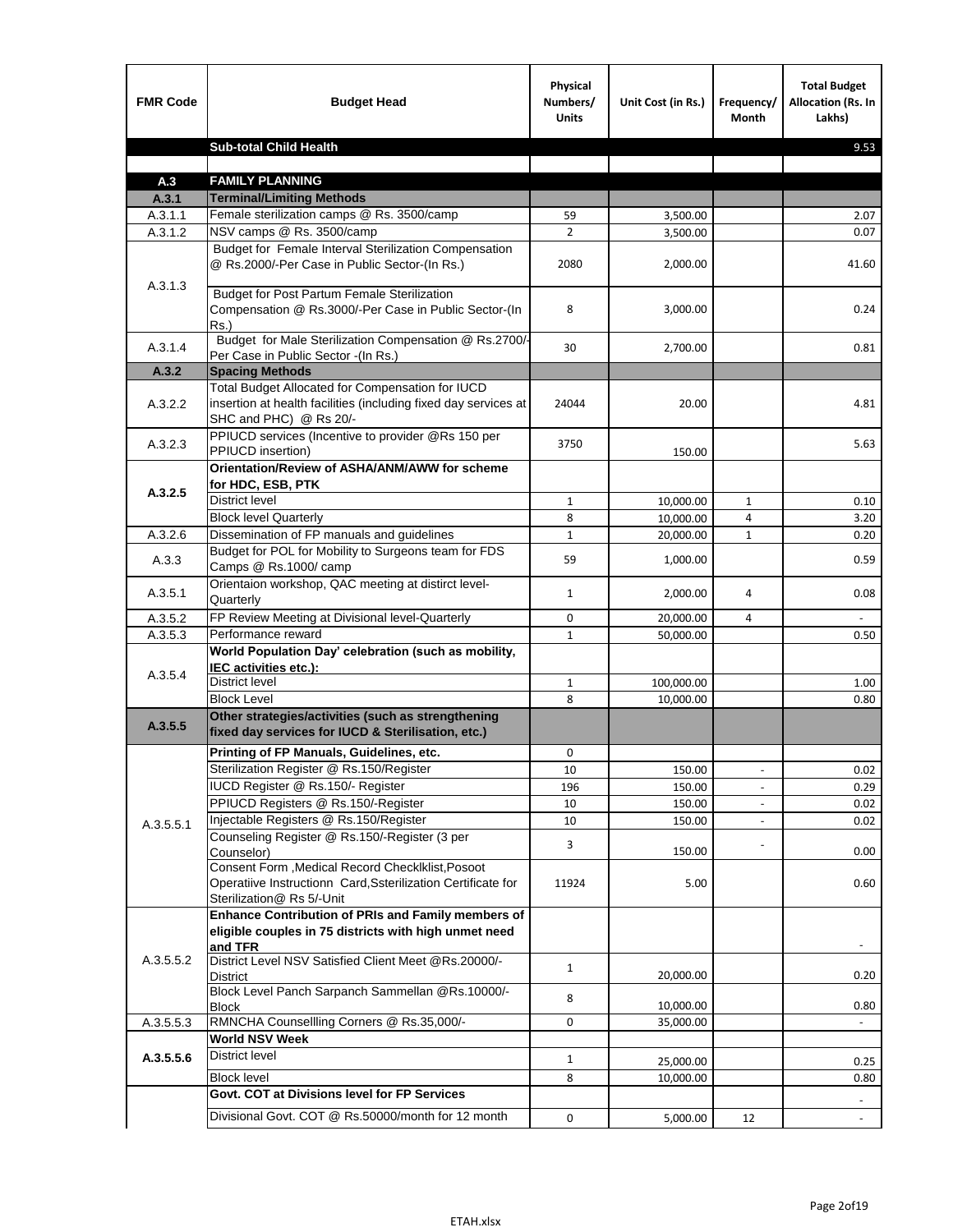| <b>FMR Code</b> | <b>Budget Head</b>                                                                                                                                                                          | Physical<br>Numbers/<br><b>Units</b> | Unit Cost (in Rs.) | Frequency/<br><b>Month</b> | <b>Total Budget</b><br>Allocation (Rs. In<br>Lakhs) |
|-----------------|---------------------------------------------------------------------------------------------------------------------------------------------------------------------------------------------|--------------------------------------|--------------------|----------------------------|-----------------------------------------------------|
| A.3.5.5.8       | Exra Incentive for Female Interval Sterilization in Public<br>Sector.-(20% of 80% ELA) @ Rs. 130 per case                                                                                   | 416                                  | 130.00             |                            | 0.54                                                |
|                 | Extra Incentive for Male Sterilization in Public Sector-<br>(40% ELA) @ Rs. 155 per case                                                                                                    | 12                                   | 155.00             |                            | 0.02                                                |
|                 | <b>Sub-total Family Planning</b>                                                                                                                                                            |                                      |                    |                            | 65.24                                               |
|                 | ADOLESCENT HEALTH / RKSK (Rashtriya Kishore                                                                                                                                                 |                                      |                    |                            |                                                     |
| A.4             | Swasthva Karvakram)                                                                                                                                                                         |                                      |                    |                            |                                                     |
| A.4.1           | <b>Facility based services</b>                                                                                                                                                              |                                      |                    |                            |                                                     |
| A.4.1.1         | Orientation meetings-HPD Districts                                                                                                                                                          | $\mathbf{1}$                         | 9000               | $\mathbf{1}$               | 0.09                                                |
|                 | Review meetings at District level-Quarterly                                                                                                                                                 | $\mathbf{1}$                         | 5000               | 4                          | 0.20                                                |
| A.4.1.2         | Establishment of new clinics at DH/Medical college level                                                                                                                                    | 0                                    | 50,000.00          |                            | $\overline{\phantom{a}}$                            |
|                 | Operating expenses for existing clinics                                                                                                                                                     | 0                                    |                    |                            |                                                     |
|                 | DH & MC level Existing AFHS clinics                                                                                                                                                         | $\overline{2}$                       | 600.00             | 12                         | 0.14                                                |
| A.4.1.4         | DH & MC level AFHS clinics (New)                                                                                                                                                            | 0                                    | 600.00             | 6                          |                                                     |
|                 | CHC level Existing AFHS clinics                                                                                                                                                             | 8                                    | 400.00             | 12                         | 0.38                                                |
|                 | PHC level existing AFHS clinics                                                                                                                                                             | 16                                   | 200.00             | 12                         | 0.38                                                |
| A.4.1.5         | Mobility support for AH counsellors at MC/DH level AH<br>Clinic at @ Rs 1000 per month for 06 month                                                                                         | $\overline{2}$                       | 1,000.00           | 6                          | 0.12                                                |
|                 | Mobility support for Exsiting AH counsellors at CHC level<br>AH Clinic at @ Rs 1000 per month for 06 month                                                                                  | 16                                   |                    | 6                          | 0.96                                                |
| A.4.5.7         | <b>WIFS Register</b>                                                                                                                                                                        | 6295                                 | 1,000.00<br>100.00 |                            | 6.30                                                |
| A.4.5.8         | <b>NIPI Register</b>                                                                                                                                                                        | 6830                                 | 100.00             |                            | 6.83                                                |
| A.4.5.9         | <b>WIFS Reporting Formats</b>                                                                                                                                                               | 89892                                | 0.50               |                            | 0.45                                                |
|                 |                                                                                                                                                                                             |                                      |                    |                            |                                                     |
|                 | <b>Sub-total Adolescent Health</b>                                                                                                                                                          |                                      |                    |                            | 15.86                                               |
| A.5             | <b>RBSK</b>                                                                                                                                                                                 |                                      |                    |                            |                                                     |
| A.5.1           | <b>Operational Cost of RBSK (Mobility support, DEIC etc)</b>                                                                                                                                |                                      |                    |                            |                                                     |
| A.5.1.2         | Prepare detailed operational plan for RBSK across<br>districts (cost of plan/convergence/monitoring<br>meetings should be kept seperately)<br>One meeting @ Rs. 500 per block for microplan |                                      | 500.00             |                            | 0.04                                                |
|                 | One orientation meeting for RBSK software                                                                                                                                                   | 8<br>8                               | 90.00              |                            | 0.01                                                |
| A.5.1.3         | Mobility support for Mobile health team                                                                                                                                                     | 16                                   | 30,000.00          | 12                         | 57.60                                               |
| A.5.1.4         | Operational cost of DEIC                                                                                                                                                                    |                                      |                    |                            | $\mathbf 0$                                         |
| A.5.1.5         | New born screening- Inborn error of metabolism (please<br>give details per unit cost of screening, number of children<br>to be screened and the delivery points Add details)                |                                      |                    |                            | 0                                                   |
| A.5.1.7         | Spectacle for children                                                                                                                                                                      | 1567                                 | 275.00             |                            | 4.31                                                |
| A.5.1.10        | Monitoring Meeting at District level                                                                                                                                                        | $\mathbf{1}$                         | 5,000.00           | 3                          | 0.15                                                |
|                 |                                                                                                                                                                                             |                                      |                    |                            |                                                     |
|                 | <b>Sub-total RBSK</b>                                                                                                                                                                       |                                      |                    |                            | 62.11                                               |
| A.7             | <b>PNDT Activities</b>                                                                                                                                                                      |                                      |                    |                            |                                                     |
|                 | <b>Support to PNDT cell</b>                                                                                                                                                                 |                                      |                    |                            |                                                     |
|                 | Honorarium of Divisional Level Data Assistant @ Rs.<br>18743 per month for 12 months                                                                                                        | 0                                    | 18,743.00          | 12                         |                                                     |
| A.7.1           | Honorarium of District Level Data Assistant @<br>Rs.<br>11025 per month for 12 months                                                                                                       | $\mathbf{1}$                         | 11,025.00          | 12                         | 1.32                                                |
|                 | Contingency at Divisional level for PCPNDT Cell                                                                                                                                             | 0                                    | 10,000.00          | $\mathbf{1}$               | $\overline{\phantom{a}}$                            |
|                 | Contingency at District level for PCPNDT Cell                                                                                                                                               | $\mathbf{1}$                         | 5,000.00           | $\mathbf{1}$               | 0.05                                                |
| A.7.2.2         | Visit of Divisional level Inspection Committee (Including<br>TA/DA)                                                                                                                         | 0                                    | 10,000.00          | $\mathbf{1}$               |                                                     |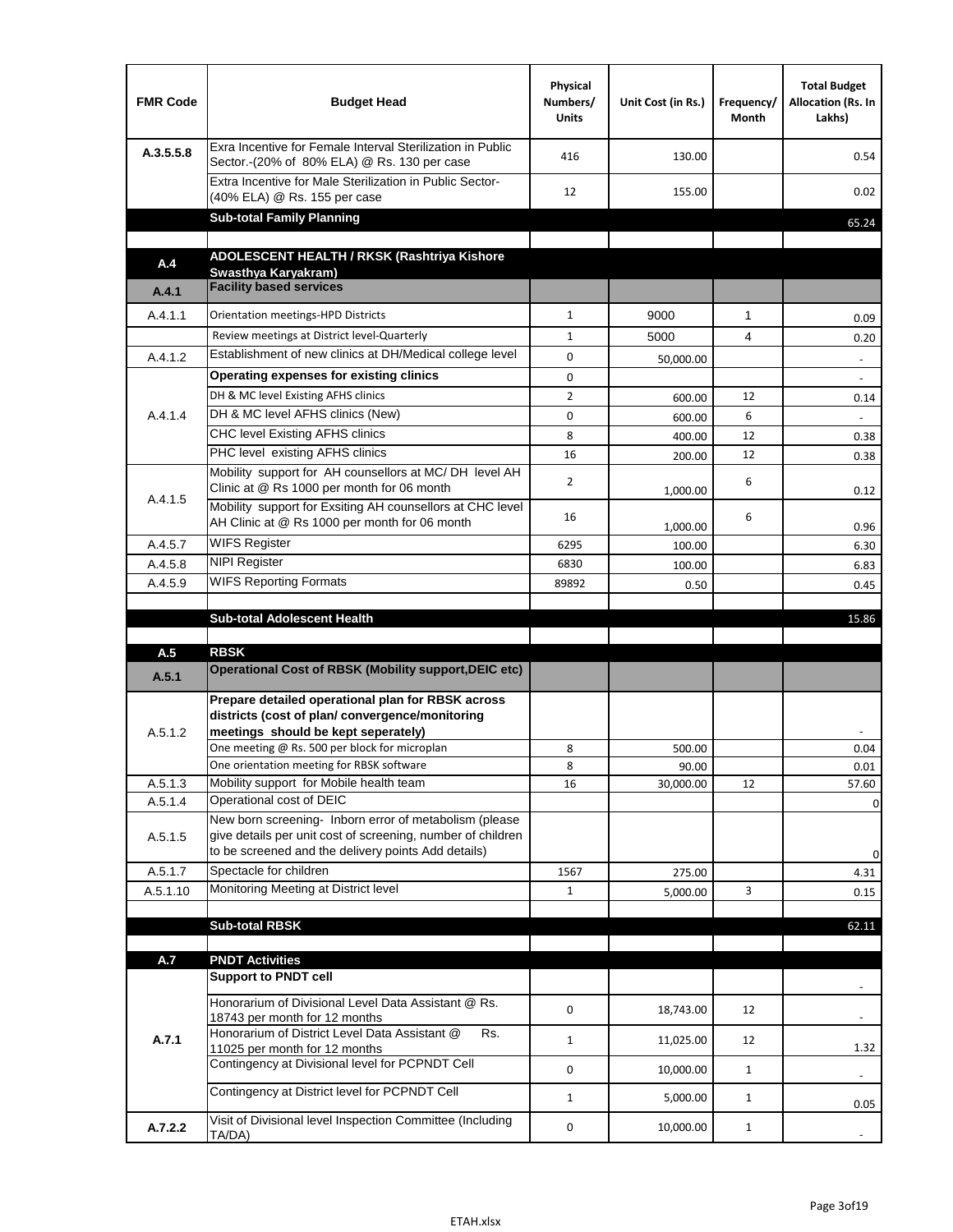| <b>FMR Code</b>          | <b>Budget Head</b>                                                                                                                              | Physical<br>Numbers/<br><b>Units</b> | Unit Cost (in Rs.) | Frequency/<br>Month | <b>Total Budget</b><br>Allocation (Rs. In<br>Lakhs) |
|--------------------------|-------------------------------------------------------------------------------------------------------------------------------------------------|--------------------------------------|--------------------|---------------------|-----------------------------------------------------|
| A.7.2.5                  | Orientation of Member of District advisory Committee at<br>Divisional Level                                                                     | $\Omega$                             | 200,000.00         | $\mathbf{1}$        | $\overline{\phantom{a}}$                            |
| A.7.2.9                  | Capacity building of DGCS, CJM, District officers, Nodal<br>Officers, Ultrasound Owners, ASHA and AWWs<br>workshop at Districts and Block level |                                      |                    |                     |                                                     |
|                          | <b>District level</b>                                                                                                                           | $\mathbf{1}$                         | 10,000.00          | $\mathbf{1}$        | 0.10                                                |
|                          | <b>Block level</b>                                                                                                                              | 8                                    | 5,000.00           | $\mathbf{1}$        | 0.40                                                |
|                          | <b>Sub-total PNDT activities</b>                                                                                                                |                                      |                    |                     | 1.87                                                |
|                          |                                                                                                                                                 |                                      |                    |                     |                                                     |
| A.8                      | <b>Human Resources</b>                                                                                                                          |                                      |                    |                     |                                                     |
| A.8.1                    | <b>Contractual Staff &amp; Services</b>                                                                                                         |                                      |                    |                     |                                                     |
| A.8.1.1                  | <b>ANMs, Supervisory Nurses, LHVs</b>                                                                                                           |                                      |                    |                     |                                                     |
| A.8.1.1.1                | <b>ANMs</b>                                                                                                                                     |                                      |                    |                     |                                                     |
| A.8.1.1.1.a              | Honorarium of ANMs (New)                                                                                                                        | 0                                    | 11,550.00          | 6                   | $\overline{\phantom{a}}$                            |
|                          | Honorarium of ANMs (Existing)                                                                                                                   | $\overline{2}$                       | 11,550.00          | 12                  | 2.77                                                |
| A.8.1.1.1.f              | Honorarium of ANMs (New)                                                                                                                        | $\overline{2}$                       | 11,550.00          | 6                   | 1.39                                                |
|                          | Honorarium of ANMs (Existing)<br><b>Staff Nurses</b>                                                                                            | 28                                   | 11,550.00          | 12                  | 38.81                                               |
| A.8.1.1.2                | <b>DH</b>                                                                                                                                       |                                      |                    |                     |                                                     |
| A.8.1.1.2.a              | Honorarium of SNs (New)                                                                                                                         | 0                                    |                    |                     | $\frac{1}{2}$                                       |
| A.8.1.1.2.b              | Honorarium of SNs (Existing)                                                                                                                    | 32                                   | 19,060.00          | 6<br>12             |                                                     |
|                          | <b>Staff Nurse-NRC</b>                                                                                                                          |                                      | 19,060.00          |                     | 73.19<br>$\frac{1}{2}$                              |
|                          | Old, SNs @19060/Month for 12 months                                                                                                             | 4                                    | 19,060.00          | 12                  | 9.15                                                |
|                          | New, SNs @18150 per Month                                                                                                                       | 0                                    | 18,150.00          | 6                   |                                                     |
|                          | <b>Staff Nurse-SNCU</b>                                                                                                                         |                                      |                    |                     |                                                     |
| A.8.1.1.2.f              | Exiting Staff Nurse Honorarium @ Rs.19060/- p.m. for 12<br>months                                                                               | 0                                    | 19,060.00          | 12                  |                                                     |
|                          | New Staff Nurse Honorarium @ Rs.18150/- p.m. for 6 months                                                                                       | 0                                    | 18,150.00          | 6                   |                                                     |
|                          | <b>Staff Nurse-NBSU</b>                                                                                                                         |                                      |                    |                     |                                                     |
|                          | Staff Nurse Honorarium @ Rs.18150/- p.m. (For 6 Months)                                                                                         | 3                                    | 18,150.00          | 12                  | 6.53                                                |
| A.8.1.1.2.g              | Human Resource Pediatric Intencive Care unit (PICU)                                                                                             |                                      |                    |                     |                                                     |
|                          | Staff Nurses Honorarium @ $\overline{Rs. 18,150}$ per months for 12<br>months                                                                   | 0                                    | 18,150.00          | 12                  |                                                     |
| A.8.1.2.1                | <b>Laboratory Technicians</b>                                                                                                                   |                                      |                    |                     |                                                     |
| A.8.1.2.1.a              | Honorarium of Laboratory Technician                                                                                                             |                                      |                    |                     | 3.47                                                |
| A.8.1.3                  | <b>Specialists</b>                                                                                                                              |                                      |                    |                     |                                                     |
| A.8.1.3.1.b              | Honorarium of Contractual Gynaecologists/Surgeons<br>Anesthetists                                                                               | $\mathbf{1}$                         | 80,000.00          | 12                  | 9.60                                                |
| A.8.1.3.3<br>A.8.1.3.3.b | Honorarium of Contractual Anesthetists                                                                                                          | 0                                    | 80,000.00          | 12                  |                                                     |
| A.8.1.3.5                | Specialists for CH (Pediatrician etc) in SNCU, NBSU, NRC                                                                                        |                                      |                    |                     | $\overline{\phantom{a}}$                            |
|                          | Existing @ 78650/month for 12 Months                                                                                                            | 0                                    | 78,650.00          | 12                  | $\blacksquare$                                      |
| A.8.1.3.5.d              | New Peadiatrician Honorarium @ Rs.71500/- p.m. for 6<br>months                                                                                  | 0                                    | 71,500.00          | 6                   |                                                     |
| A.8.1.3.7                | Dental surgeons and dentists                                                                                                                    |                                      |                    |                     |                                                     |
| A.8.1.3.7.a              | Honorarium of Dental Surgen                                                                                                                     |                                      |                    |                     | 10.05                                               |
| A.8.1.5                  | <b>Medical Officers</b>                                                                                                                         |                                      |                    |                     |                                                     |
| A.8.1.5.2                | Honorarium of Medical Officers (New)                                                                                                            | 4                                    | 41,580.00          | $\overline{2}$      | 3.33                                                |
|                          | Honorarium of Medical Officers (Existing)                                                                                                       | 0                                    | 41,580.00          | 12                  |                                                     |
|                          | MOs for SNCU/ NBSU/NRC etc                                                                                                                      |                                      |                    |                     |                                                     |
| A.8.1.5.6                | Old, MO @41580 per Month                                                                                                                        | $1\,$                                | 41,580.00          | 12                  | 4.99                                                |
|                          | New, Mo@39600 Per Month                                                                                                                         | 0                                    | 39,600.00          | 6                   | $\overline{\phantom{a}}$                            |
|                          | Human Resource Pediatric Intencive Care unit (PICU)                                                                                             |                                      |                    |                     |                                                     |
|                          | Existing, MO Honorarium @ Rs/41580/ Month for 12 Months                                                                                         | $\mathbf 0$                          | 41,580.00          | 12                  |                                                     |
| A.8.1.5.7                | New, MO Honorarium @ Rs. 39600 / Month for 6 Months                                                                                             | 0                                    | 39,600.00          | 6                   |                                                     |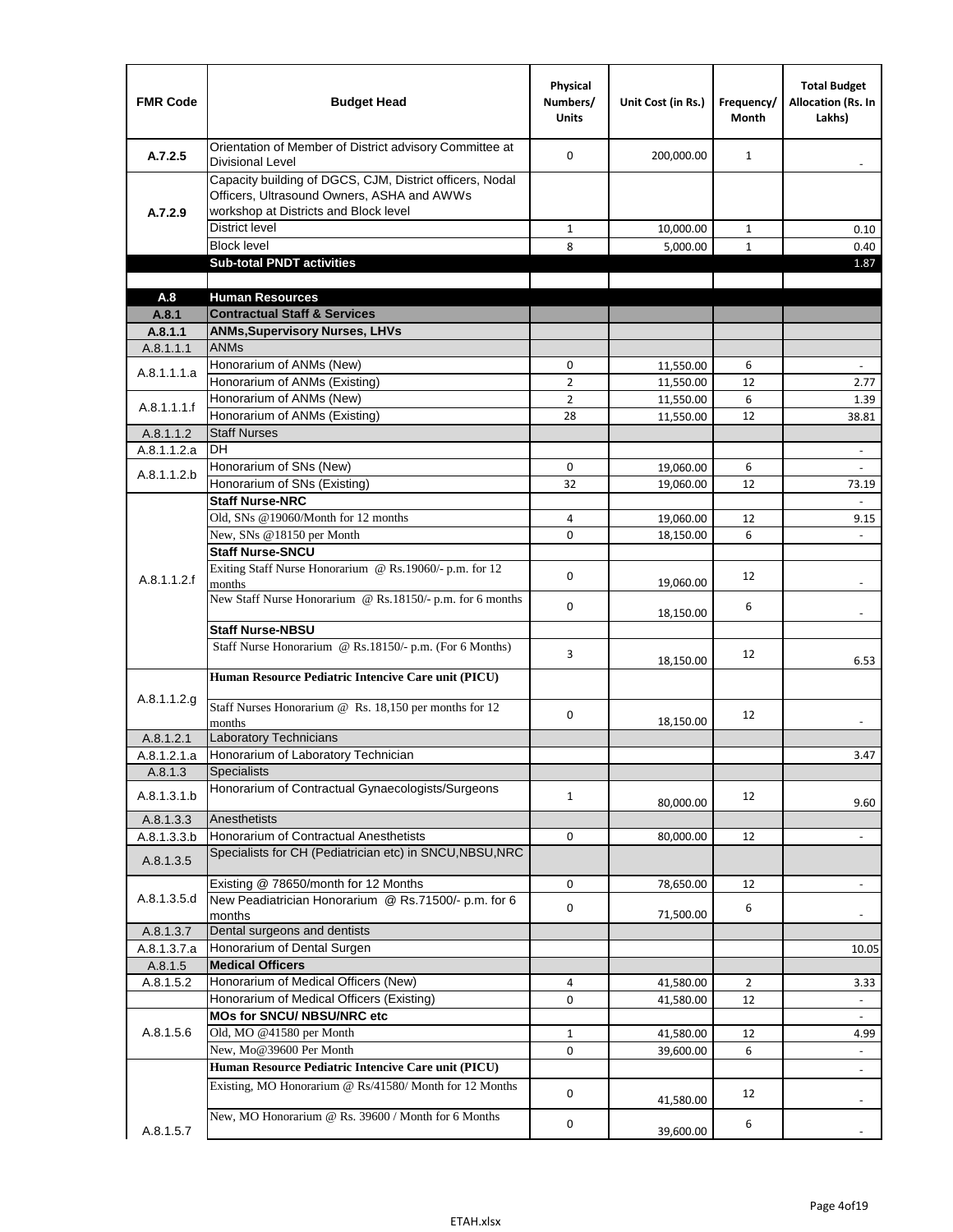| <b>FMR Code</b> | <b>Budget Head</b>                                                        | Physical<br>Numbers/<br><b>Units</b> | Unit Cost (in Rs.)     | Frequency/<br>Month | <b>Total Budget</b><br>Allocation (Rs. In<br>Lakhs) |
|-----------------|---------------------------------------------------------------------------|--------------------------------------|------------------------|---------------------|-----------------------------------------------------|
|                 | Medical Officer/Training Coordinator, Honorarium at                       |                                      |                        |                     |                                                     |
|                 | <b>Medical College</b><br>Old, Trg. Coord. @41580/month for 12 Month      | $\mathbf 0$                          | 41,580.00              | 12                  | $\overline{\phantom{a}}$                            |
|                 | New, Trg. Coord.@39600/month for 6 Month                                  | $\Omega$                             | 39,600.00              | 6                   |                                                     |
| A.8.1.7.2       | Honorarium of X-Ray Technician for 12 months                              |                                      |                        |                     | 3.47                                                |
| A.8.1.7.4       | RBSK teams (Exclusive mobile health team & DEIC                           |                                      |                        |                     |                                                     |
|                 | Staff)                                                                    |                                      |                        |                     |                                                     |
|                 | <b>MOs- AYUSH/MBBS</b>                                                    |                                      |                        |                     |                                                     |
|                 | <b>Honoraria Existing MBBS</b><br>Honoraria New MBBS                      | $\overline{2}$<br>0                  | 41,675.00<br>37,800.00 | 12<br>6             | 10.00<br>$\blacksquare$                             |
| A.8.1.7.4.1     | Honoraria - BDS                                                           | 4                                    | 40,516.00              | 12                  | 19.45                                               |
|                 | Honoraria - AYUSH (Existing)                                              | 23                                   | 27,783.00              | 12                  | 76.68                                               |
|                 | Honoraria - AYUSH recruited upto March 16                                 | 3                                    | 26,460.00              | 12                  | 9.53                                                |
|                 | Honoraria - AYUSH New                                                     | $\mathbf 0$                          | 25,200.00              | 6                   | $\overline{\phantom{a}}$                            |
|                 | <b>Staff Nurse</b>                                                        | $\Omega$                             |                        |                     |                                                     |
|                 | Honoraria - Staff Nurse                                                   | 16                                   | 19,100.00              | 12                  | 36.67                                               |
| A.8.1.7.4.2     | <b>ANM</b>                                                                |                                      |                        |                     |                                                     |
|                 | Honoraria - ANMs (Existing)                                               | $\mathbf 0$                          | 11,576.00              | 12                  | ÷,                                                  |
|                 | Honoraria - ANM (Recruited upto March 16)                                 | 0                                    | 11,025.00              | 12                  | $\overline{\phantom{a}}$                            |
|                 | Honoraria - ANM (New)                                                     | $\mathbf 0$                          | 10,500.00              | 6                   |                                                     |
|                 | Paramedical                                                               | $\mathbf 0$                          |                        |                     | $\overline{\phantom{a}}$                            |
|                 | Honoraria - Paramedical<br><b>Pharmacists</b>                             | 16                                   | 13,753.00              | 12                  | 26.41                                               |
| A.8.1.7.4.3     | Honoraria - Pharmacist (Existing)                                         | $\mathbf 0$<br>$\mathbf 0$           |                        | 12                  | $\overline{\phantom{a}}$                            |
|                 | Honoraria - Pharmacist (Recruited upto March 16)                          | 0                                    | 14,884.00<br>14,175.00 | 12                  | $\blacksquare$                                      |
|                 | Honoraria - Pharmacist (New)                                              | $\Omega$                             | 13,500.00              | 6                   | $\overline{\phantom{a}}$                            |
|                 | Sub Total RBSK mobile teams                                               | $\Omega$                             |                        |                     | $\overline{\phantom{a}}$                            |
| A.8.1.7.5       | <b>Others</b>                                                             |                                      |                        |                     |                                                     |
| A.8.1.7.5.1     | Honorarium of RMNCH/FP Counselors @ Rs.10760/- for                        | $\mathbf{1}$                         | 10,760.00              | 12                  | 1.29                                                |
|                 | 12 months                                                                 |                                      |                        |                     |                                                     |
|                 | <b>Adolescent Health counselors</b>                                       |                                      |                        |                     | $\sim$                                              |
|                 | AH counselors at DH level (1st & 2nd phase)                               | 0                                    | 13,891.00              | 12                  |                                                     |
| A.8.1.7.5.2     | AH counselors DH level of 3nd phase<br>AH counselors at DH/MC level (New) | $\overline{2}$<br>$\mathbf 0$        | 13,230.00<br>12,600.00 | 12<br>12            | 3.18                                                |
|                 | AH counsellors at CHC level                                               | 16                                   | 13,230.00              | 6                   | 12.70                                               |
|                 | <b>Nutriionist</b>                                                        | $\mathbf 0$                          |                        |                     | $\blacksquare$                                      |
| A.8.1.7.5.4     | Old, Nutrist. @17325 per Month for 12 months                              | $\mathbf{1}$                         | 17,325.00              | 12                  | 2.08                                                |
|                 | New, Nutrist. $@16500$ per Month for 6 months                             | 0                                    | 16,500.00              | 6                   | $\overline{\phantom{a}}$                            |
|                 | <b>HR for Cold Chain</b>                                                  | 0                                    |                        |                     |                                                     |
|                 | Hononarium of Cold Chain Handlers at Division level                       | 0                                    | 11,430.00              | 12                  |                                                     |
|                 | Hononarium of Cold Chain Handlers at District level                       | $\mathbf{1}$                         | 11,430.00              | 12                  | 1.37                                                |
|                 | Hononarium of Technician (Refeigator Machenic) at                         |                                      |                        |                     |                                                     |
|                 | <b>Division level</b>                                                     | 0                                    | 19,060.00              | 12                  | $\overline{\phantom{a}}$                            |
|                 | Technician (Refeigator Machenic) at District level                        | 0                                    | 19,060.00              | 12                  | $\blacksquare$                                      |
| A.8.1.7.7       | Honararium of Vaccince Strore Keeper at Division level                    | 0                                    | 25,410.00              | 12                  | $\overline{\phantom{a}}$                            |
|                 | Honararium of Vaccince Van Driver at Division level                       | 0                                    | 19,060.00              | 12                  | $\overline{\phantom{a}}$                            |
|                 | HR for Blood Bank Storage/Unit                                            |                                      |                        |                     |                                                     |
|                 | Man Power Support at 89 Blood Banks                                       |                                      |                        |                     | 22.04                                               |
|                 | Man Power Support at 118 Blood Storage Centre                             |                                      |                        |                     | 0.00                                                |
|                 | Manpower support of 18 BCTV                                               |                                      |                        |                     | 0.00                                                |
| A.8.1.7.8       | Staff for Training Institutes/ SIHFW/ Nursing Training                    |                                      |                        |                     |                                                     |
|                 | Incentive/ Awards etc. to SN, ANMs etc.                                   |                                      |                        |                     | 0<br>$\blacksquare$                                 |
|                 | SBA Trained ANMs at L1 SCs from 6th delivery every month                  | 50                                   | 300.00                 |                     | 0.15                                                |
|                 | SBA Trained ANMs/SNs at APHCs/PHCs starting from 16th                     |                                      |                        |                     |                                                     |
|                 | Delivery every month                                                      | 50                                   | 300.00                 |                     | 0.15                                                |
| A.8.1.8         | SBA Trained ANMs/SNs at Non FRU CHCs/BPHCs starting from                  |                                      |                        |                     |                                                     |
|                 | 51st Delivery every month                                                 | 950                                  | 300.00                 |                     | 2.85                                                |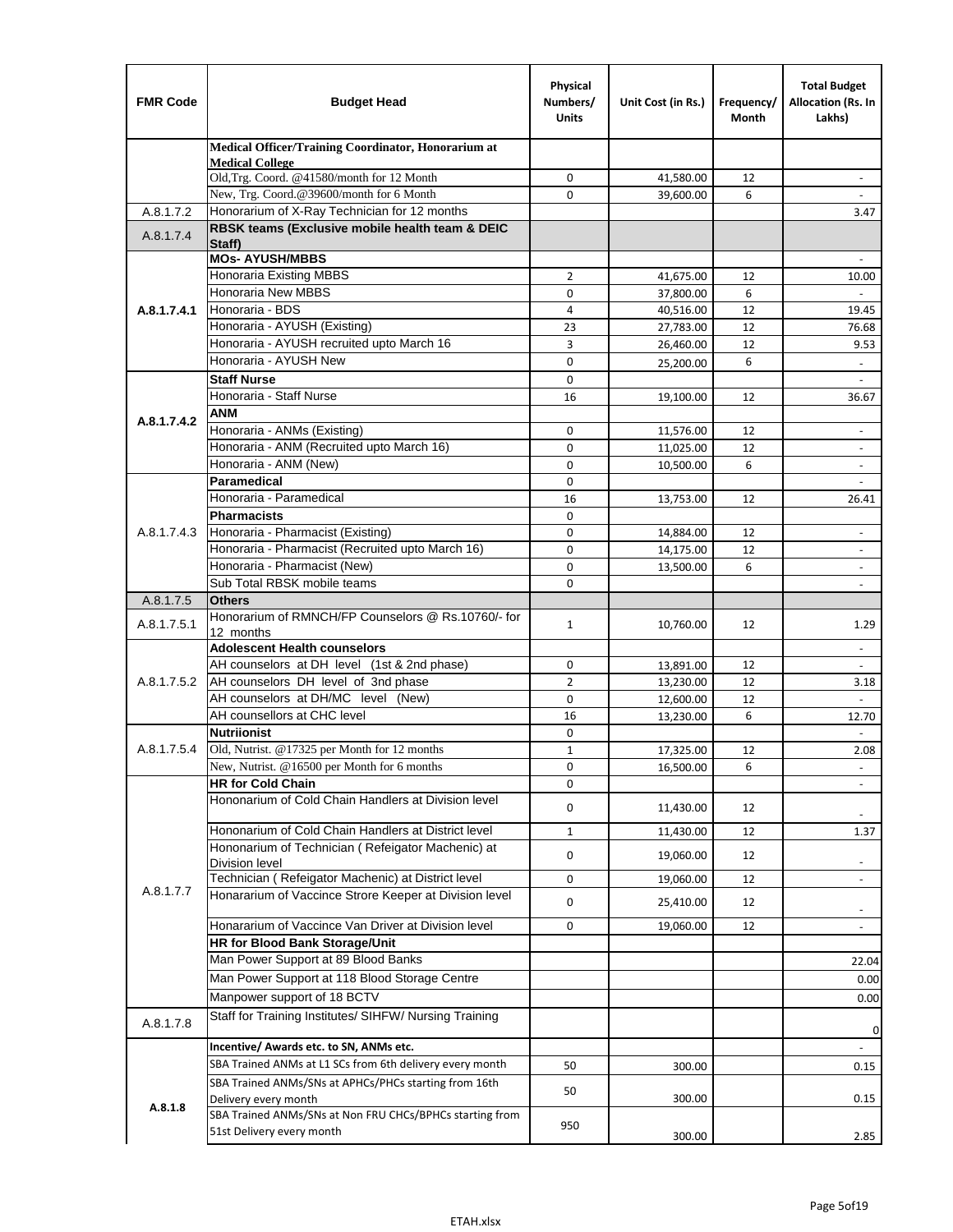| <b>FMR Code</b> | <b>Budget Head</b>                                                                                      | Physical<br>Numbers/<br><b>Units</b> | Unit Cost (in Rs.) | Frequency/<br>Month | <b>Total Budget</b><br>Allocation (Rs. In<br>Lakhs) |
|-----------------|---------------------------------------------------------------------------------------------------------|--------------------------------------|--------------------|---------------------|-----------------------------------------------------|
|                 | Incentives for EMOC teams at below District level starting from<br>6th CS every month @Rs 3000/CS       | 20                                   | 3,000.00           |                     | 0.60                                                |
| A.8.1.9         | Honorarium of Data Entry Operator at DH                                                                 |                                      |                    |                     | 1.83                                                |
| A.8.1.10        | <b>Other Incentives Schemes (Pl.Specify)</b>                                                            |                                      |                    |                     |                                                     |
| A.8.1.10.1      | Fixed difficult area Incentive                                                                          | 0                                    |                    |                     |                                                     |
| A.8.1.10.2      | FRU Operationalization for Gynae & anaesthetist<br>specialist on call from govt sector for NHPDs & HPDs | 40                                   | 3,000.00           |                     | 1.20                                                |
| A.8.1.10.3      | FRU Operationalization Gynaecologists specialist on call<br>for NHPDs & HPDs                            | 20                                   | 4,500.00           |                     | 0.90                                                |
| A.8.1.10.4      | FRU Operationalization anaesthetist specialist on call for<br><b>NHPDs &amp; HPDs</b>                   | 40                                   | 3,000.00           |                     | 1.20                                                |
| A.8.1.10.5      | Performance based Incentives to RMNCH+A Counsellors<br>in Family Planning @ Rs.50/ client               | 261                                  | 50.00              |                     | 0.13                                                |
| A.8.1.11        | <b>Support Staff for Health Facilities</b>                                                              |                                      |                    |                     |                                                     |
|                 | <b>HR-NRC</b>                                                                                           |                                      |                    |                     | $\overline{\phantom{m}}$                            |
|                 | Cook                                                                                                    |                                      |                    |                     |                                                     |
|                 | Old, Cook @7500 per Month for 12 months                                                                 | 1                                    | 7,500.00           | 12                  | 0.90                                                |
|                 | New, Cook @7500 per Month for 6 months                                                                  | 0                                    | 7,500.00           | 6                   | $\blacksquare$                                      |
|                 | <b>Care Taker</b>                                                                                       |                                      |                    |                     |                                                     |
|                 | Old, Caretaker @6400 per Month for 12 months                                                            | 1                                    | 6,400.00           | 12                  | 0.77                                                |
|                 | New, Caretaker @6400 per Month for 6 months                                                             | 0                                    | 6,400.00           | 6                   | $\overline{\phantom{a}}$                            |
|                 | <b>Cleaner</b>                                                                                          |                                      |                    |                     |                                                     |
|                 | Old, Cleaner @6400 per Month for 12 months                                                              | 1                                    | 6,400.00           | 12                  | 0.77                                                |
|                 | New, Cleaner @6400 per Month for 6 months<br><b>HR-SNCU</b>                                             | 0                                    | 6,400.00           | 6                   |                                                     |
| A.8.1.11.f      | Cleaner/ Ward Ayah/Security Guard                                                                       |                                      |                    |                     |                                                     |
|                 | Existing CL/WA Honorarium @ Rs. 6400/monty for 12<br>months                                             | 0                                    | 6,400.00           | 12                  |                                                     |
|                 | New CL/WA/SG Honorarium @ Rs. 6400/month for 6<br>month                                                 | 0                                    | 6,400.00           | 6                   |                                                     |
|                 | <b>Data Entry Oprator</b>                                                                               |                                      |                    |                     |                                                     |
|                 | old DEO Honorarium @ Rs.12000/- p.m. for 12 months                                                      | 0                                    | 12,000.00          | 12                  |                                                     |
|                 | New DEO Honorarium @ Rs.12000/- p.m. for 6 months                                                       | 0                                    | 12,000.00          | 6                   |                                                     |
|                 | Human Resource Pediatric Intencive Care unit (PICU)                                                     |                                      |                    |                     |                                                     |
|                 | Ward Aaya/Sweeper Honorarium @ Rs. 6400/Month for 6                                                     | 0                                    |                    | 6                   |                                                     |
|                 | months<br>Sub-total HR                                                                                  |                                      | 6,400.00           |                     | 399.58                                              |
|                 |                                                                                                         |                                      |                    |                     |                                                     |
| A.9             | <b>TRAINING</b>                                                                                         |                                      |                    |                     |                                                     |
| A.9.1           | Skill lab                                                                                               |                                      |                    |                     |                                                     |
| A.9.1.3         | Training Motivation and follow up visit                                                                 |                                      |                    |                     | 0                                                   |
| A.9.3           | <b>Maternal Health Training</b>                                                                         |                                      |                    |                     | $\blacksquare$                                      |
| A.9.3.1.4       | Training of ANMs / LHVs in SBA                                                                          |                                      |                    |                     | 20.58                                               |
| A.9.3.7         | Other maternal health training (please specify)                                                         |                                      |                    |                     |                                                     |
| A.9.3.7.1       | MDR training of District and Block level officials                                                      | $\overline{2}$                       | 22,950.00          |                     | 0.46                                                |
| A.9.3.7.5       | ANM Training on new ANC guidelines and HRPs                                                             |                                      |                    |                     |                                                     |
|                 | District level                                                                                          | 2                                    | 29,300.00          |                     | 0.59                                                |
|                 | <b>Block Level</b>                                                                                      | 8                                    | 31,050.00          |                     | 2.48                                                |
| A.9.10          | <b>Training (Nursing)</b><br>Strengthening of Existing Training Institutions/Nursing School             |                                      |                    |                     |                                                     |
| A.9.10.1        | excluding infrastructure and HR.                                                                        | 0                                    | 4,300,000.00       |                     |                                                     |
| A.9.10.2        | New Training Institutions/School                                                                        | $\mathbf{1}$                         | 152,000.00         |                     | 1.52                                                |
|                 | <b>National Dewarming Day</b>                                                                           |                                      |                    |                     |                                                     |
| A.9.11.3        | Orientaion meeting-District level                                                                       | 1                                    | 5000               | $\overline{2}$      | 0.10                                                |
|                 | Orientaion meeting-Block level                                                                          | 8                                    | 7500               | $\overline{2}$      | 1.20                                                |
| A.9.12          | <b>RBSK training</b>                                                                                    |                                      |                    |                     |                                                     |
| A.9.12.1        | RBSK Training -Training of Mobile health team -<br>technical and managerial (5 days)                    |                                      |                    |                     | 0                                                   |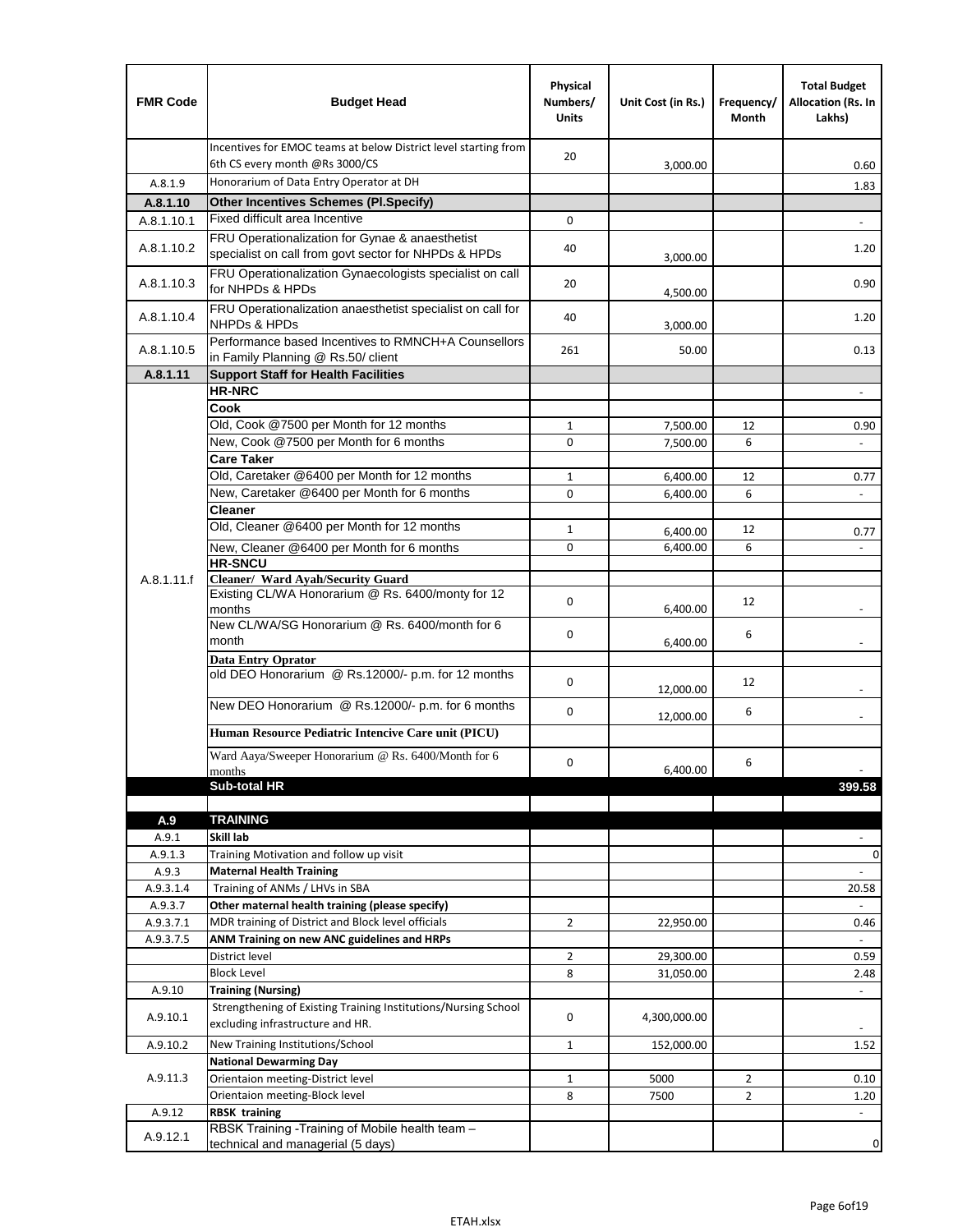| <b>FMR Code</b>    | <b>Budget Head</b>                                                                             | Physical<br>Numbers/<br><b>Units</b> | Unit Cost (in Rs.)     | Frequency/<br><b>Month</b> | <b>Total Budget</b><br>Allocation (Rs. In<br>Lakhs) |
|--------------------|------------------------------------------------------------------------------------------------|--------------------------------------|------------------------|----------------------------|-----------------------------------------------------|
|                    |                                                                                                |                                      |                        |                            |                                                     |
|                    | <b>Sub-total Training</b>                                                                      |                                      |                        |                            | 26.93                                               |
| A.10               | <b>PROGRAMME MANAGEMENT</b>                                                                    |                                      |                        |                            |                                                     |
| A.10.2             | Contractual Staff for DPMSU recruited and in position                                          |                                      |                        |                            |                                                     |
| A.10.2.1           | District Programme Manager                                                                     | $\mathbf{1}$                         |                        | 12                         |                                                     |
| A.10.2.2           | District Accounts Manager                                                                      | 1                                    | 39,690.00              | 12                         | 4.76                                                |
| A.10.2.3           | District Data Manager                                                                          | $\mathbf{1}$                         | 32,303.00              | 12                         | 3.88                                                |
| A.10.2.4           | Consultants/ Programme Officers (Kindly Specify)                                               | $\mathbf 0$                          | 22,050.00              |                            | 2.65                                                |
|                    | Honorarium of RKSK Coordinator                                                                 | $\mathbf{1}$                         |                        | 9                          | 2.25                                                |
| A.10.2.5           | Accountants                                                                                    | 0                                    | 25,000.00              |                            |                                                     |
| A.10.2.6           | Data Entry Operators                                                                           | 0                                    |                        |                            | $\overline{\phantom{a}}$                            |
| A.10.2.7           | Support Staff (Kindly Specify)                                                                 | $\mathbf{1}$                         | 8,269.00               | 12                         | 0.99                                                |
| A.10.2.8.1         | Operational Cost for DPMU unit                                                                 | $\mathbf{1}$                         | 89,250.00              | 12                         | 10.71                                               |
| A.10.2.8.5         | <b>DEIC Managers</b>                                                                           | $\mathbf 0$                          | 33,000.00              | 10                         |                                                     |
| A.10.3             | <b>Strengthening of Block PMU</b>                                                              |                                      |                        |                            |                                                     |
| A.10.3.1           | <b>Block Programme Manager</b>                                                                 |                                      |                        |                            | 23.28                                               |
| A.10.3.2           | <b>Block Accounts Manager</b>                                                                  |                                      | 12,128.00              | 12                         | 11.64                                               |
| A.10.3.7.1         | Operational Cost for BPMU unit                                                                 | 8                                    | 15,000.00              | 12                         | 14.40                                               |
|                    | <b>Concurrent Audit system</b>                                                                 |                                      |                        |                            |                                                     |
| A.10.6             | Monthly Concurrent Audit                                                                       | $\mathbf{1}$                         | 4,500.00               | 12                         | 0.54                                                |
|                    | <b>Block Spesific Work</b>                                                                     | 8                                    | 500.00                 | 12                         | 0.48                                                |
| A.10.7<br>A.10.7.2 | <b>Mobility Support, Field Visits</b><br>DPMU/District                                         |                                      |                        |                            |                                                     |
| A.10.7.3           | <b>BPMU/Block</b>                                                                              | 2<br>8                               | 30,000.00<br>30,000.00 | 12<br>12                   | 7.20<br>28.80                                       |
| A.10.8.1           | Vehicles for Divisional / AD office                                                            | 0                                    | 30,000.00              | 12                         |                                                     |
|                    |                                                                                                |                                      |                        |                            |                                                     |
|                    | <b>Sub-total Programme Management</b>                                                          |                                      |                        |                            | 111.59                                              |
|                    |                                                                                                |                                      |                        |                            |                                                     |
|                    | Total of RMNCH+A                                                                               |                                      |                        |                            | 1,332.01                                            |
| в                  | Additionalities under NRHM (Mission Flexible Pool)                                             |                                      |                        |                            |                                                     |
| <b>B1</b>          | <b>ASHA</b>                                                                                    |                                      |                        |                            |                                                     |
| B1.1.1.3           | <b>Supplementary training for ASHAs</b>                                                        |                                      |                        |                            |                                                     |
| B1.1.1.3.1         | TOT of ASHA Trainer- I round (at RHFWTC)                                                       |                                      |                        |                            |                                                     |
|                    | Batch cost+Equipment+Module+ Monitoring Visit                                                  |                                      |                        |                            |                                                     |
| B1.1.1.3.2         | TOT of ASHA Trainers -II Round (at RHFWTC)                                                     |                                      |                        |                            |                                                     |
| B1.1.1.4           | Post training support and supervision<br>Supervision costs by ASHA facilitators<br>(12 months) |                                      |                        |                            | $\sim$                                              |
|                    |                                                                                                |                                      |                        |                            | 43.20                                               |
| B1.1.1.4.1         | Supervision costs by ASHA facilitators<br>(6 months)                                           |                                      |                        |                            |                                                     |
| B1.1.1.4.2         | Monthly review Meeting of ASHA Sangini with BCPM                                               |                                      |                        |                            | 1.30                                                |
| B <sub>1.1.3</sub> | Performance Incentive/Other Incentive to ASHAs (if<br>any)                                     |                                      |                        |                            |                                                     |
| B1.1.3.1           | <b>ASHA incentives under Maternal Health</b>                                                   |                                      |                        |                            |                                                     |
| B1.1.3.1.2         | Maternal Death Audit Information                                                               | 151                                  | 200.00                 |                            | 0.30                                                |
| B1.1.3.2           | Incentive to ASHA under Child Health                                                           |                                      |                        |                            | $\omega$                                            |
| B1.1.3.2.1         | Incentive for Home Based Newborn Care programme                                                | 47862                                | 250.00                 |                            | 119.66                                              |
| B1.1.3.2.4         | Incentive for referral of SAM cases to NRC @ Rs.50/Case                                        | 240                                  | 50.00                  |                            | 0.12                                                |
| B1.1.3.2.5         | Incentive for follow up of discharge of SAM children from<br>NRCs @ Rs. 100/ for 4 Follow up   | 240                                  | 100.00                 |                            | 0.24                                                |
| B1.1.3.3           | ASHA Incentives under family planning (ESB/ PPIUCD/<br>Others)                                 |                                      |                        |                            |                                                     |
| B1.1.3.3.1         | ASHA PPIUCD incentive for accompanying the client for<br>PPIUCD insertion                      | 3750                                 | 150.00                 |                            | 5.63                                                |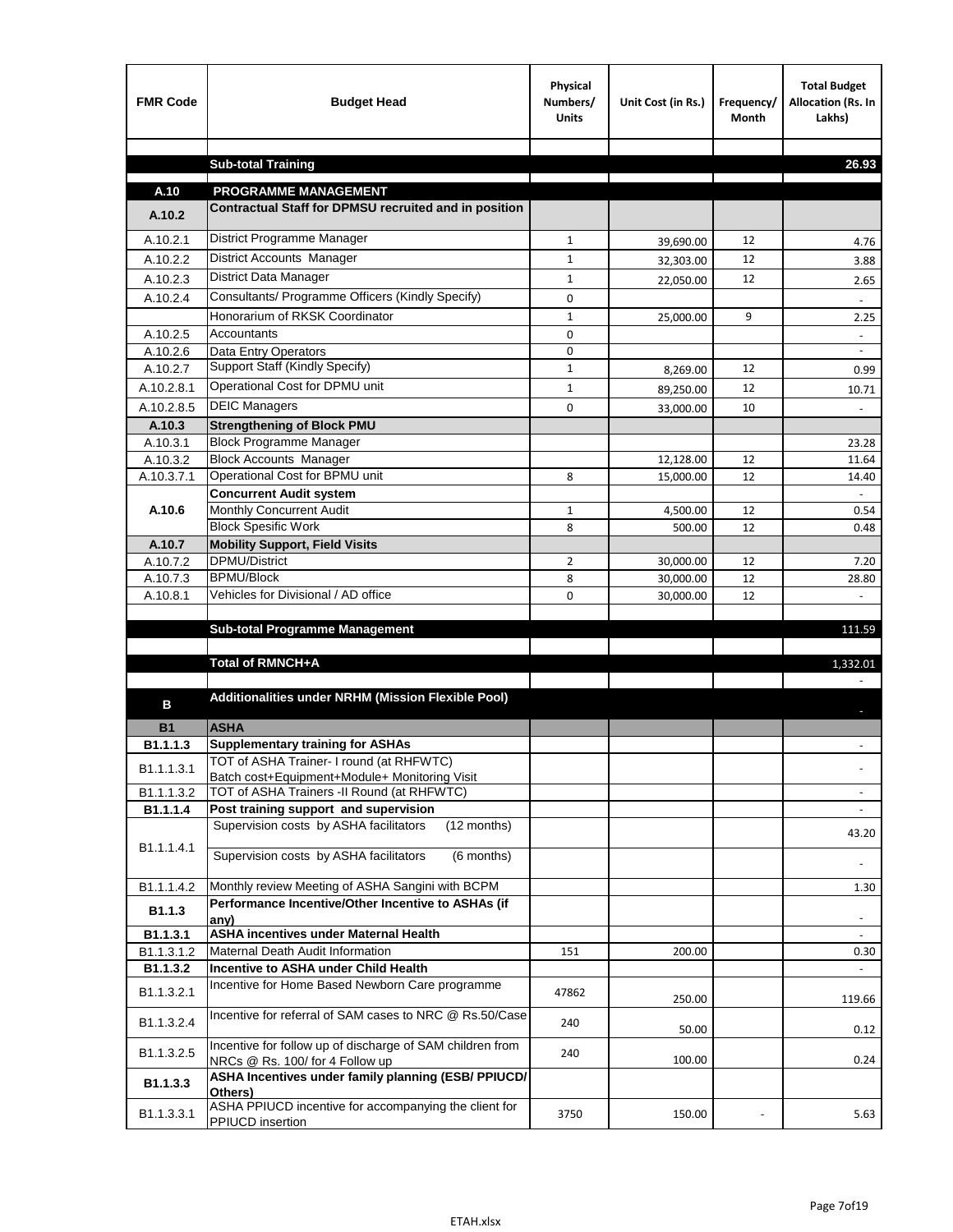| <b>FMR Code</b>            | <b>Budget Head</b>                                                                                                                                                    | Physical<br>Numbers/<br><b>Units</b> | Unit Cost (in Rs.) | Frequency/<br>Month | <b>Total Budget</b><br><b>Allocation (Rs. In</b><br>Lakhs) |
|----------------------------|-----------------------------------------------------------------------------------------------------------------------------------------------------------------------|--------------------------------------|--------------------|---------------------|------------------------------------------------------------|
|                            | ASHA incentive under ESB scheme for promoting<br>spacing of births @ 500/- per ASHA/client                                                                            | 849                                  | 500.00             |                     | 4.25                                                       |
| B <sub>1.1</sub> , 3, 3, 2 | Spacing for 2 years after marriage @ 500/- per<br>ASHA/client                                                                                                         | 864                                  | 500.00             |                     | 4.32                                                       |
| B1.1.3.3.3                 | ASHA Incentive under ESB scheme for promoting<br>adoption of limiting method upto two children @ Rs. 1000<br>per client                                               | 1045                                 | 1,000.00           |                     | 10.45                                                      |
| B1.1.3.6                   | <b>ASHA Incentives (other)</b>                                                                                                                                        |                                      |                    |                     |                                                            |
| B <sub>1.1</sub> , 3, 5, 3 | ASHA incentive for NDD for 2 round                                                                                                                                    | 1492                                 | 100.00             | $\overline{2}$      | 2.98                                                       |
| B <sub>1.1</sub> .3.6.1    | Amount to be released for 12 months for Routine<br>activities (4 month incentive for ASHAs those are yet to<br>be placed)                                             |                                      |                    |                     | 168.96                                                     |
| B1.1.3.6.4                 | Incentive to ASHA Facilitator (12 Months)                                                                                                                             |                                      |                    |                     | 2.59                                                       |
| B <sub>1.1</sub> .3.6.5    | Reimbursement of travel expenses for accompanying a<br>woman to facility for surgical abortion (MVA/EVA) @<br>Rs.150/-per case                                        | 59                                   | 150.00             |                     | 0.09                                                       |
| B <sub>1.1</sub> .3.6.6    | Reimbursement of travel expenses for accompanying a<br>woman to facility for medical abortion (MMA) @ Rs.225/-<br>per case                                            | 59                                   | 225.00             |                     | 0.13                                                       |
| B1.1.3.6.9                 | ASHA Torch (NO. of ASHA +AF) @ Rs. 262.20                                                                                                                             |                                      |                    |                     | 4.10                                                       |
| B1.1.3.7                   | Other (support provisions to ASHA such as uniform,<br>diary, ASHA Ghar etc)                                                                                           |                                      |                    |                     |                                                            |
| B <sub>1.1</sub> .3.7.2    | ASHA Payment Voucher, Payment Register and VHIR<br>1.@ Rs. 25/ASHA, 2.@Rs.50/AF, 3.@Rs.150/block for<br>ASHa master payment register,<br>4. @Rs.174.5/ASHA/B1.1.3.7.2 |                                      |                    |                     | 3.02                                                       |
| B <sub>1.1</sub> .3.7.4    | ASHA SAREE (TA/DA for Attending monthly meeting) No.<br>of ASHA+AF @ Rs.450                                                                                           |                                      |                    |                     | 7.04                                                       |
| B <sub>1.1</sub> .5.1      | Honorarium of Regional Coordinator                                                                                                                                    |                                      |                    |                     |                                                            |
| B1.1.5.2                   | Honararium of District Community Process Manager                                                                                                                      | 1                                    | 32,303.00          | 12                  | 3.88                                                       |
| B <sub>1.1</sub> .5.3      | Honararium of Block Community Process Manager                                                                                                                         | 8                                    | 12,000.00          | 12                  | 11.52                                                      |
|                            | Mobility cost for ARC/AMG                                                                                                                                             |                                      |                    |                     |                                                            |
| B <sub>1.1.5.4</sub>       | AMG cost                                                                                                                                                              | 1                                    | 10,000.00          | $\mathbf{1}$        | 0.10                                                       |
|                            | Quarterly BCPM meeting at Divisional Head Quarter @<br>rs. 500/BCPM/qtr.                                                                                              |                                      |                    |                     |                                                            |
|                            |                                                                                                                                                                       |                                      |                    |                     |                                                            |
|                            | <b>Sub Total of ASHA</b>                                                                                                                                              |                                      |                    |                     | 393.86996                                                  |
| B.2                        | <b>Untied Fund</b>                                                                                                                                                    |                                      |                    |                     |                                                            |
| B <sub>2.3</sub>           | <b>CHCs</b>                                                                                                                                                           |                                      |                    |                     | 22.30                                                      |
| <b>B2.4</b>                | <b>PHCs</b>                                                                                                                                                           |                                      |                    |                     | 24.50                                                      |
|                            | <b>Sub Total of Untied Fund</b>                                                                                                                                       |                                      |                    |                     | 46.8015                                                    |
| <b>B9</b>                  | <b>Mainstreaming of AYUSH</b>                                                                                                                                         |                                      |                    |                     |                                                            |
| B.9.1                      | Medical Officers at CHCs/ PHCs (Only AYUSH)                                                                                                                           |                                      |                    |                     |                                                            |
| B.9.1.1                    | <b>DH</b>                                                                                                                                                             | 4                                    | 29,106.00          | 12                  | 13.97                                                      |
| B.9.1.2                    | <b>FRUs</b>                                                                                                                                                           | 0                                    | 29,106.00          | 12                  |                                                            |
| B.9.1.3                    | Non FRU SDH/ CHC                                                                                                                                                      | 7                                    | 29,106.00          | 12                  | 24.45                                                      |
| B.9.1.4                    | 24 X 7 PHC                                                                                                                                                            | 9                                    | 29,106.00          | 12                  | 31.43                                                      |
| B.9.1.5                    | Non-24 X 7 PHCs/ APHCs                                                                                                                                                | 0                                    | 29,106.00          | 12                  |                                                            |
| B.9.2                      | <b>Other Staff Nurses and Supervisory Nurses/ AYUSH</b><br>pharmacists (Only AYUSH)                                                                                   |                                      |                    |                     |                                                            |
| B.9.2.1                    | DH                                                                                                                                                                    | $\overline{2}$                       | 10,914.75          | 12                  | 2.62                                                       |
| B.9.2.2                    | <b>FRUs</b>                                                                                                                                                           | 0                                    | 10,914.75          | 12                  |                                                            |
| B.9.2.3                    | Non FRU SDH/ CHC                                                                                                                                                      | 6                                    | 10,914.75          | 12                  | 7.86                                                       |
| B.9.2.4                    | 24 X 7 PHC                                                                                                                                                            | 3                                    | 10,914.75          | 12                  | 3.93                                                       |
| B.9.2.5                    | Non-24 X 7 PHCs                                                                                                                                                       | 0                                    | 10,914.75          | 12                  | $\overline{\phantom{a}}$                                   |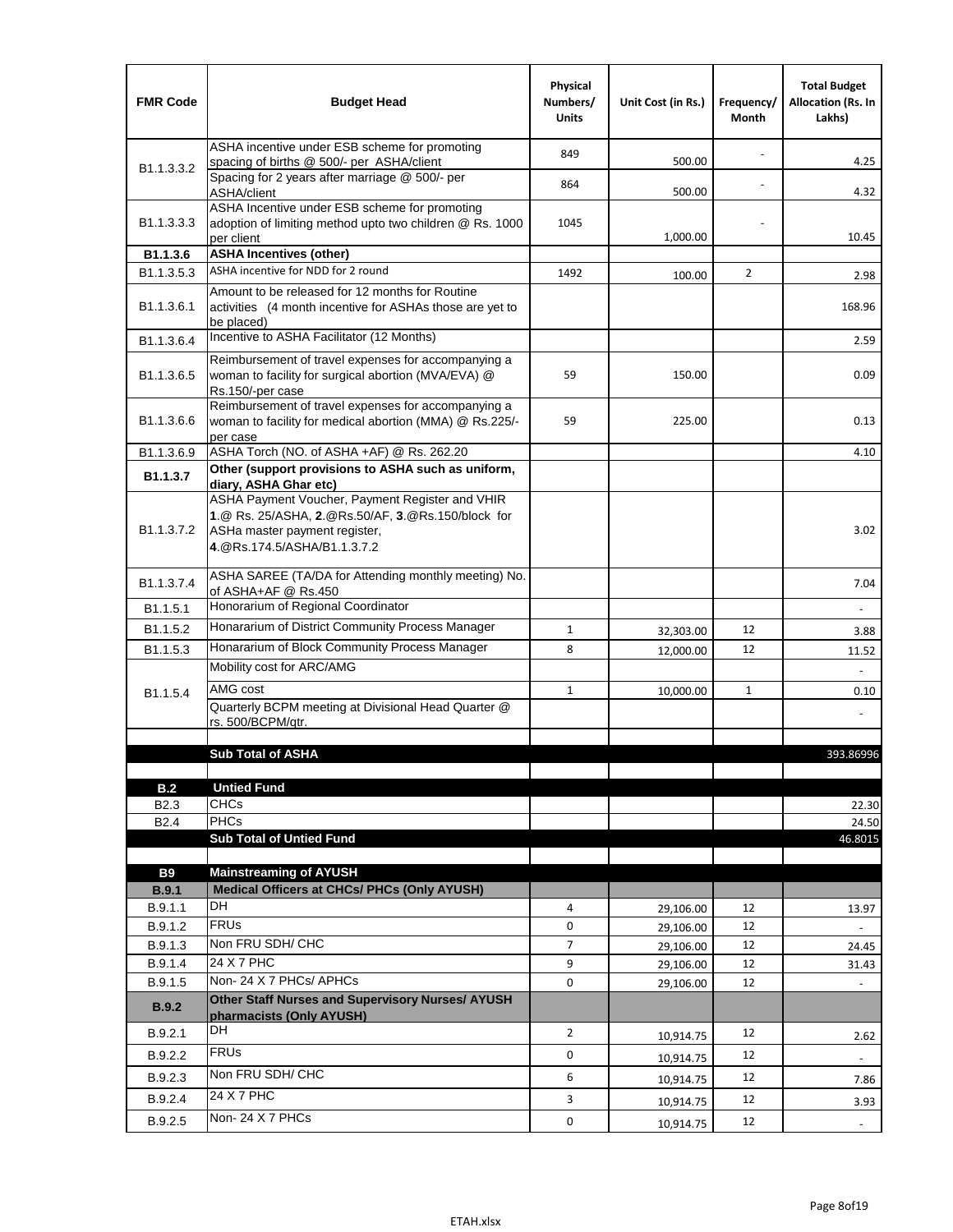| <b>FMR Code</b> | <b>Budget Head</b>                                                                              | Physical<br>Numbers/<br><b>Units</b> | Unit Cost (in Rs.) | Frequency/<br>Month | <b>Total Budget</b><br>Allocation (Rs. In<br>Lakhs) |
|-----------------|-------------------------------------------------------------------------------------------------|--------------------------------------|--------------------|---------------------|-----------------------------------------------------|
|                 | Panchkarma Unit Lokbabdhu Rajnarayna Joint<br><b>Hospital, Lucknow</b>                          |                                      |                    |                     |                                                     |
| B.9.2.6         | Honararium of Panchkarma Technician (1Male and 1<br>Female)                                     | 0                                    | 10,000.00          | 12                  |                                                     |
|                 | Honorarium of Panchkarma Attendent                                                              | 0                                    | 8,000.00           | 12                  |                                                     |
|                 | Lumpsum amount for Sweeper (Safai Karmi)                                                        |                                      |                    |                     | 0                                                   |
| <b>B9.3</b>     | <b>Other Activities (Excluding HR)</b>                                                          |                                      |                    |                     |                                                     |
| B9.3.1          | Contingency AYUSH wings                                                                         | $\mathbf{1}$                         | 20,000.00          |                     | 0.20                                                |
| B9.3.3          | Establishment of Panchkarma Unit                                                                |                                      |                    |                     | $\mathbf 0$                                         |
| B9.3.4          | Construction of AYUSH Wing                                                                      | 0                                    | 3,000,000.00       |                     |                                                     |
|                 |                                                                                                 |                                      |                    |                     |                                                     |
|                 | Sub Total of Mainstreaming of AYUSH                                                             |                                      |                    |                     | 84.46                                               |
|                 | <b>IEC-BCC NRHM</b>                                                                             |                                      |                    |                     |                                                     |
| <b>B10</b>      | <b>Girls Child Day</b>                                                                          |                                      |                    |                     |                                                     |
| B.10.3.5        | <b>Division level</b>                                                                           | 0                                    | 50,000.00          | 1                   |                                                     |
|                 | <b>Block level</b>                                                                              | 8                                    | 10,000.00          | $\mathbf{1}$        | 0.80                                                |
| <b>B.10.7</b>   | Priniting activities (please specify)                                                           |                                      |                    |                     |                                                     |
| B.10.7.1        | SM booklet @Rs 20.00 for all ANCs<br>MCP card @ Rs 10 for all ANCs                              | 59460<br>59460                       | 20.00              |                     | 11.89                                               |
| <b>B.10.7.4</b> | <b>Other printing</b>                                                                           |                                      | 10.00              |                     | 5.95                                                |
| B.10.7.4.1      | <b>IEC-BCC Material for NDD</b>                                                                 |                                      |                    |                     |                                                     |
|                 | IEC material, poster, banner @ Rs. 14000 per block for 2<br>round                               | 8                                    | 14000              | $\overline{2}$      | 2.24                                                |
|                 | Teaching and community hand bills/pumphlets and check<br>list @ Rs. 14000 per block for 2 round | 8                                    | 14000              | 2                   | 2.24                                                |
|                 | 5 Fipchart per block @ Rs. 200 per Flip chart( one time)                                        | 40                                   | 200                | 1                   | 0.08                                                |
|                 | AWW and Teacher hand out @ Rs. 7 each for 2 round                                               | 3863                                 | $\overline{7}$     | 2                   | 0.54                                                |
|                 | ASHA hand out @ Rs. 2 each for 2 round                                                          | 1492                                 | $\overline{2}$     | $\overline{2}$      | 0.06                                                |
|                 | <b>AFHC cards</b><br>For DH & MC level Existing AFHS clinics                                    | $\overline{2}$                       |                    | 2000                | 0.02                                                |
| B.10.7.4.2      | For CHC level Existing AFHS clinics                                                             | 8                                    | 0.50<br>0.50       | 2000                | 0.08                                                |
|                 | For PHC level existing AFHS clinics                                                             | 16                                   | 0.50               | 2000                | 0.16                                                |
|                 | AFHC Register (3 register per clinic)                                                           | 78                                   | 150.00             | $\mathbf{1}$        | 0.12                                                |
|                 | Printing of RBSK card and registers                                                             | 0                                    |                    |                     |                                                     |
|                 | MHT Register for AWC<br>MHT Register for School                                                 | 246                                  | 100.00             | $\mathbf{1}$        | 0.25                                                |
|                 | (Class-1 to 12)                                                                                 | 408                                  | 100.00             | $\mathbf{1}$        | 0.41                                                |
| B.10.7.4.3      | RBSK Format (microplan, reporting) @ Rs. 3000/ per                                              | 8                                    |                    | $\mathbf{1}$        |                                                     |
|                 | block<br>RBSK card for children of AWC and School                                               |                                      | 3,000.00           |                     | 0.24                                                |
|                 | AWC (Twice in year)                                                                             | 123192                               | 1.20               |                     | 1.48                                                |
|                 | School (Class 1 to 12)                                                                          | 204066                               | 0.75               |                     | 1.53                                                |
|                 |                                                                                                 |                                      |                    |                     |                                                     |
|                 | <b>Sub Total IEC</b>                                                                            |                                      |                    |                     | 28.08                                               |
| <b>B.11</b>     |                                                                                                 |                                      |                    |                     |                                                     |
| B.11.2.5        | Recurring support of 18 BCTV                                                                    |                                      |                    |                     | 0                                                   |
|                 |                                                                                                 |                                      |                    |                     |                                                     |
| <b>B14</b>      | Innovations (if any)<br>Religious and Community Leaders Meet @ Rs.                              |                                      |                    |                     |                                                     |
| B14.6           | 10000/District/meeting                                                                          | $\mathbf{1}$                         | 10,000.00          |                     | 0.10                                                |
| B14.11          | Rogi Sahayata Kendra @ Rs. 664200 including 5%<br>increment in HR cost                          |                                      |                    |                     | 13.28                                               |
| B14.12          | AAA Platform - Monitoring & Microplanning meeting for<br>frontline workers                      |                                      |                    |                     | 30.20                                               |
|                 | Nurse Mentor Programme and Establishment of Mini                                                |                                      |                    |                     |                                                     |
|                 | <b>Skill Lab</b>                                                                                |                                      |                    |                     |                                                     |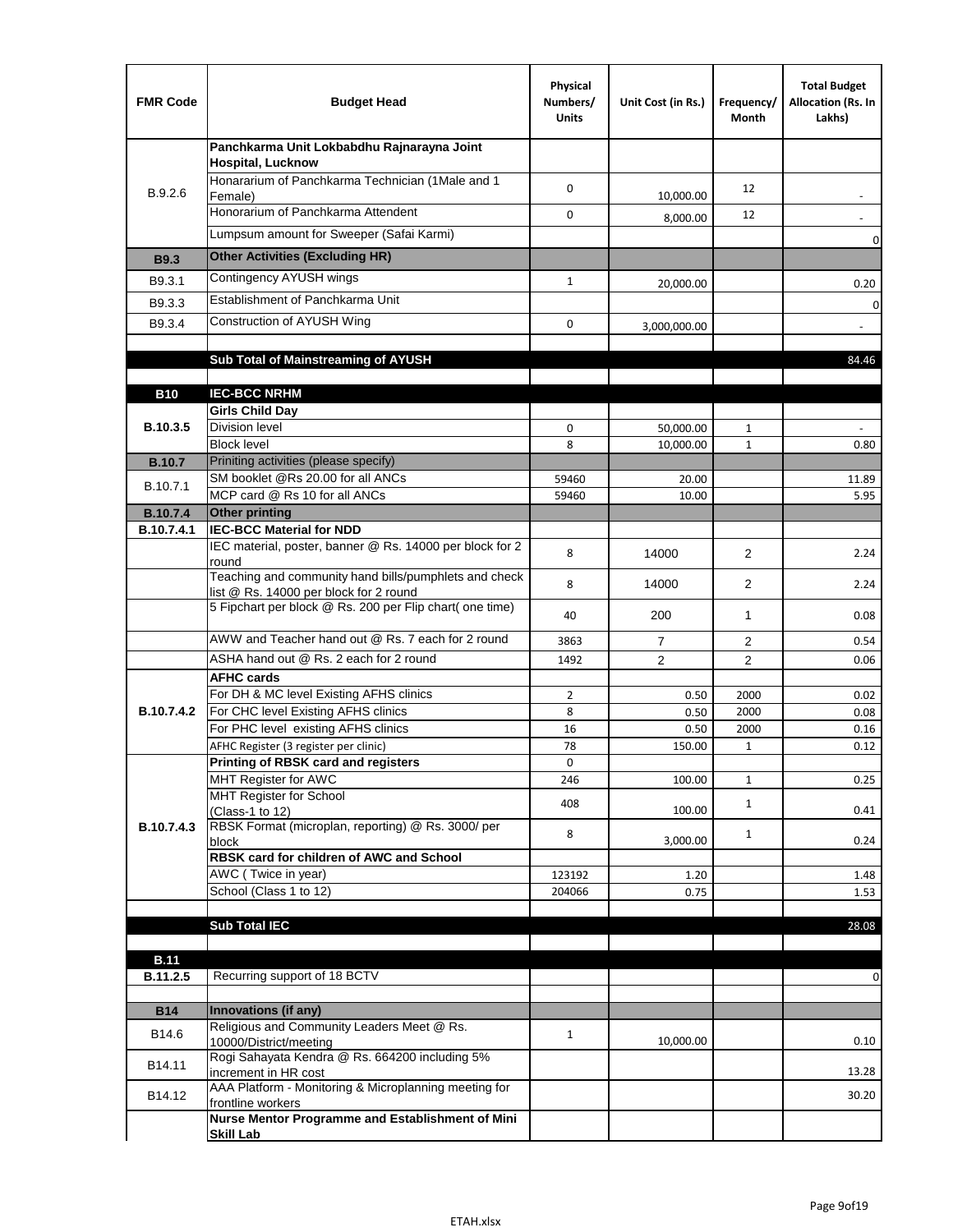| <b>FMR Code</b> | <b>Budget Head</b>                                                                         | Physical<br>Numbers/<br><b>Units</b> | Unit Cost (in Rs.) | Frequency/<br><b>Month</b> | <b>Total Budget</b><br>Allocation (Rs. In<br>Lakhs) |
|-----------------|--------------------------------------------------------------------------------------------|--------------------------------------|--------------------|----------------------------|-----------------------------------------------------|
| B14.19          | Honoraium of Naurse Mentor (Existing)                                                      | $\mathbf{1}$                         | 38,588.00          | 12                         | 4.63                                                |
|                 | Honoraium of Naurse Mentor for 12 montys (New)                                             | $\mathbf{1}$                         | 36,750.00          | 12                         | 4.41                                                |
|                 | Honoraium of Naurse Mentor fro 10 months (New)                                             | 0                                    | 36,750.00          | 10                         | $\omega$                                            |
| B14.22          | Training Strategy for Village Health and Nutrition Days<br>(VHNDs)                         |                                      |                    |                            | 4.68                                                |
|                 | Free Transport Facilities to PLHIV(People Living with                                      |                                      |                    |                            |                                                     |
| B14.25          | <b>HIV)</b> for treatment                                                                  |                                      |                    |                            |                                                     |
|                 | On ART cost                                                                                |                                      |                    |                            |                                                     |
|                 | <b>PRE ART Cost</b>                                                                        |                                      |                    |                            |                                                     |
|                 | <b>KAYAKALP' Award Scheme</b>                                                              |                                      |                    |                            |                                                     |
|                 | Training for Swachha Bharat Abhiyan                                                        |                                      |                    |                            |                                                     |
|                 | Awareness cum Internal Assessors Training Workshop @                                       |                                      |                    |                            |                                                     |
|                 | Rs. 33000/Disitrict                                                                        |                                      |                    |                            | 0.33                                                |
|                 | District level Hospital Rs. 20000/District                                                 |                                      |                    |                            | 0.20                                                |
|                 | <b>CHC</b> level                                                                           | $\mathbf{1}$                         | 15,000.00          |                            | 0.15                                                |
|                 | PHC level                                                                                  | 5                                    | 6,000.00           |                            | 0.30                                                |
| B14.29          | <b>Internal Assessment</b>                                                                 |                                      |                    |                            |                                                     |
|                 | District level Hospital (Quarterly)                                                        | $\overline{2}$                       | 2,000.00           | 4                          | 0.16                                                |
|                 | CHC level (Quarterly)                                                                      | $1\,$                                | 1,000.00           | 4                          | 0.04                                                |
|                 | PHC level (Quarterly)                                                                      | 5                                    | 500.00             | 4                          | 0.10                                                |
|                 | <b>Peer Assessment</b>                                                                     |                                      |                    |                            |                                                     |
|                 | <b>District level Hospital</b>                                                             | $\overline{2}$                       | 25,000.00          |                            | 0.50                                                |
|                 | <b>CHC</b> level<br>PHC level                                                              | $\mathbf{1}$                         | 10,000.00          |                            | 0.10                                                |
|                 |                                                                                            | 5                                    | 5,000.00           |                            | 0.25                                                |
|                 | <b>Matritwa Saptah</b>                                                                     |                                      |                    |                            |                                                     |
|                 | District level activities @Rs 50000                                                        | $\mathbf{1}$                         | 50,000.00          |                            | 0.50                                                |
|                 | Mobility support @ Rs 17600/block                                                          | 8                                    | 17,600.00          |                            | 1.41                                                |
| B14.33          | Printing of formats, reports and HRP register @ 50/ANM                                     | 209                                  | 50.00              |                            | 0.10                                                |
|                 | <b>IEC Support</b>                                                                         |                                      |                    |                            |                                                     |
|                 | District level                                                                             | $\mathbf{1}$                         | 2,500.00           |                            | 0.03                                                |
|                 | <b>Block Level</b>                                                                         | 8                                    | 25,000.00          |                            | 2.00                                                |
|                 | hoarding 5/dist & 1/FRU & 1/block @ Rs. 2000/-                                             | 15                                   | 2,000.00           |                            | 0.30                                                |
|                 | <b>Gestational Diabetes Mallitius Pilot - 18 districts</b>                                 |                                      |                    |                            |                                                     |
|                 | Glucometer @ 1 /ANM+2/Block+2 additional                                                   | 0                                    | 3.000.00           |                            | $\overline{\phantom{a}}$                            |
| B14.34          | Procurement of Glucose 75mg, (2*all ANCs+24*5%GDMs)                                        | 0                                    | 25.00              |                            |                                                     |
|                 | Insulin 9 vials *5% ANCs                                                                   | 0                                    | 50.00              |                            | $\blacksquare$                                      |
|                 | with syringe (900 units/+18 syringes)                                                      | 0                                    | 20.00              |                            |                                                     |
|                 | <b>Misoprost Distribution for Home Deliveries</b>                                          |                                      |                    |                            |                                                     |
|                 | Printing of registers @ Rs50.00 each                                                       |                                      |                    |                            | $\overline{\phantom{a}}$                            |
|                 | Budget for Tab Mesoprostol procurement in Lakh                                             |                                      |                    |                            | $\blacksquare$                                      |
| B14.35          | ASHA Incentive @ Rs.100.00 each case in Lakh                                               |                                      |                    |                            | $\overline{\phantom{a}}$                            |
|                 | Block level ANM/ ASHAs training @ 23650/ in Lakh                                           |                                      |                    |                            | $\blacksquare$                                      |
|                 | District Orientation meeting @Rs 20000, in Lakh                                            |                                      |                    |                            |                                                     |
|                 | <b>Sub Total Innovation</b>                                                                |                                      |                    |                            | 63.77                                               |
| <b>B15</b>      | <b>Planning, Implementation and Monitoring</b>                                             |                                      |                    |                            |                                                     |
| <b>B15.2</b>    | <b>Quality Assurance</b>                                                                   |                                      |                    |                            |                                                     |
| B15.2.2         | <b>Division Level Human Resource</b>                                                       | 0                                    |                    |                            |                                                     |
|                 | Honorarium of Existing Divisonal Consultant -Quality @                                     |                                      |                    |                            |                                                     |
|                 | Rs. 45000/month for 10 months<br>Honorarium of Vacant Divisonal Consultant -Quality @      | $\mathbf 0$                          | 45,000.00          | 10                         |                                                     |
|                 | Rs. 45000/month for 2 months                                                               | $\mathbf 0$                          | 45,000.00          | $\overline{2}$             |                                                     |
|                 | Honararium of Existing Divisonal Consultant - Public<br>Health @ Rs.45000/PM for 10 Months | $\mathbf 0$                          | 45,000.00          | $\overline{2}$             |                                                     |
|                 | Honararium of Vacant Divisonal Consultant - Public Health<br>@ Rs.45000/PM for 2 Months    | $\mathbf 0$                          | 45,000.00          | 10                         |                                                     |
|                 | Data Entry Operator @Rs 12000/PM for 2 Month ("New<br>Position)                            | 0                                    | 12,000.00          | $\overline{2}$             |                                                     |
|                 | <b>District Level Human Resource</b>                                                       |                                      |                    |                            |                                                     |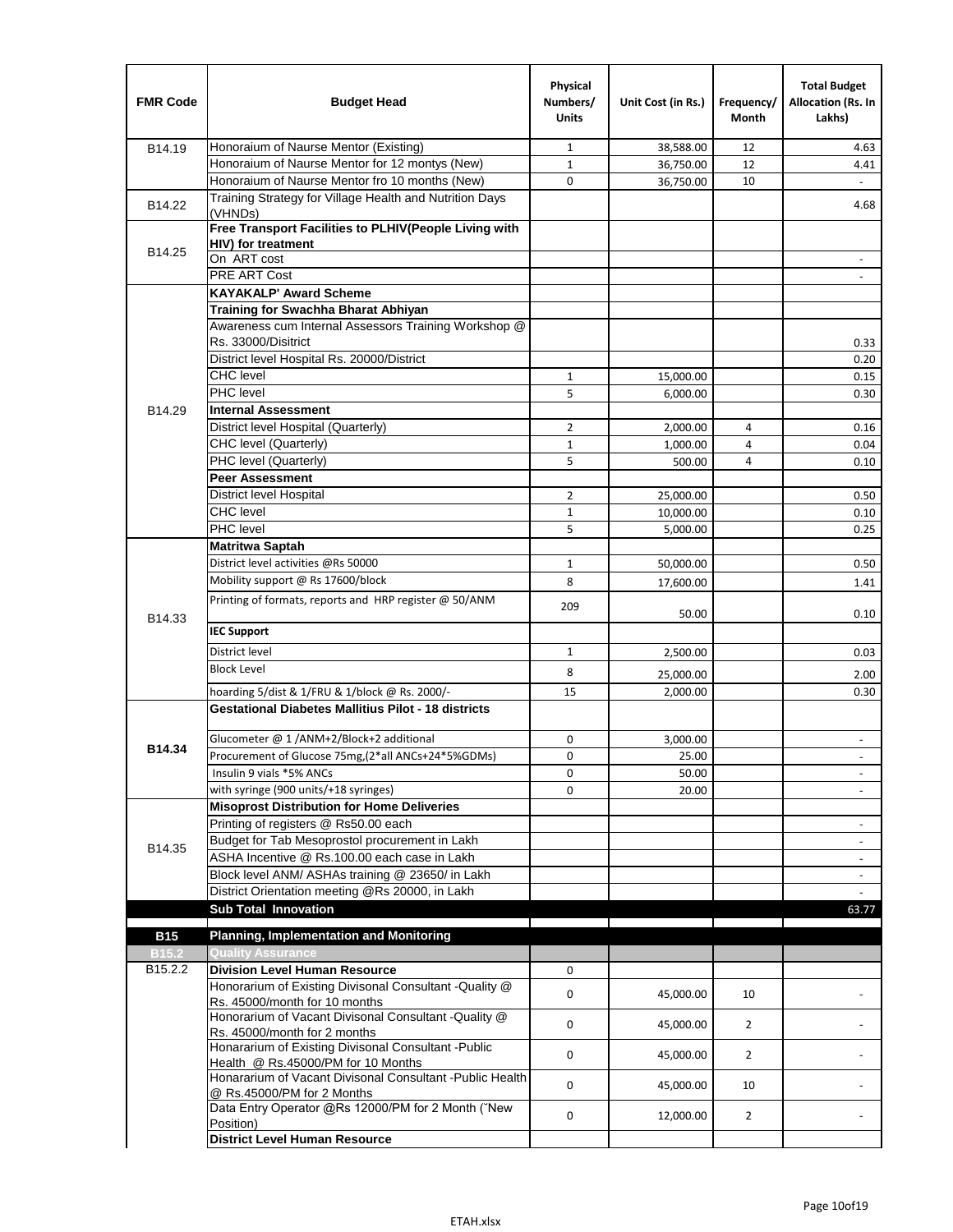| <b>FMR Code</b>        | <b>Budget Head</b>                                                                                | Physical<br>Numbers/<br><b>Units</b> | Unit Cost (in Rs.) | Frequency/<br>Month | <b>Total Budget</b><br>Allocation (Rs. In<br>Lakhs) |
|------------------------|---------------------------------------------------------------------------------------------------|--------------------------------------|--------------------|---------------------|-----------------------------------------------------|
|                        | Honorarium of Existing District Consultant -Quality @ Rs.<br>40000/month for 10 months            | $\mathbf 0$                          | 40,000.00          | 10                  |                                                     |
|                        | Honorarium of Vacant District Consultant -Quality @ Rs.<br>40000/month for 2 months               | $\mathbf{1}$                         | 40,000.00          | $\overline{2}$      | 0.80                                                |
|                        | Honararium of Existing Hospital Quality Manager @<br>Rs.35000/PM for 10 Months                    | 0                                    | 35,000.00          | 10                  |                                                     |
|                        | Honararium of Vacant Hospital Quality Manager @<br>Rs.35000/PM for 2 Months                       | $\mathbf{1}$                         | 35,000.00          | $\overline{2}$      | 0.70                                                |
|                        | Data Entry Operator @ Rs 12000/PM for 2 Month ("New<br>Position)                                  | $\mathbf{1}$                         | 12,000.00          | $\overline{2}$      | 0.24                                                |
| B15.2.4                | <b>Review meetings</b>                                                                            |                                      |                    |                     |                                                     |
| B <sub>15.2</sub> .4.2 | Division                                                                                          | 0                                    | 5,000.00           |                     |                                                     |
|                        | <b>District</b>                                                                                   | $\overline{2}$                       | 2,000.00           |                     | 0.04                                                |
| B15.2.5.2              | Monitoring and Supportive Supervision Visits-Divisional<br>QUA (10 visits per month) for 6 months | 0                                    | 1,800.00           |                     |                                                     |
|                        | Monitoring and Supportive Supervision Visits-District<br>QUA (10 visits per month) for 6 months   | 60                                   | 1,200.00           |                     | 0.72                                                |
|                        | <b>Office Equipments-District &amp; Division</b>                                                  |                                      |                    |                     |                                                     |
|                        | <b>Division Level</b>                                                                             |                                      |                    |                     |                                                     |
|                        | Office Equipment @ Rs.3.5 Lac/Division                                                            |                                      |                    |                     | $\omega$                                            |
| B15.2.5.5              | Operational cost @ Rs.17000/-PM for 10 Month                                                      |                                      |                    |                     | $\mathsf{O}\xspace$                                 |
|                        | <b>District Level</b>                                                                             |                                      |                    |                     |                                                     |
|                        | Office Equipment @ Rs.3.5 Lac/District                                                            | $\mathbf 0$                          | 350,000.00         | $\mathbf{1}$        |                                                     |
|                        | Operational cost @ Rs.14000/-PM for 10 Month                                                      | $\mathbf{1}$                         | 14,000.00          | 10                  | 1.40                                                |
| B15.2.5.6              | Operational Cost for District Hospitals                                                           | 0                                    | 2,000.00           |                     |                                                     |
|                        | <b>Sub Total Quality Assurance</b>                                                                |                                      |                    |                     | 3.90                                                |
| B15.3                  | <b>Monitoring and Evaluation</b>                                                                  |                                      |                    |                     |                                                     |
| B15.3.1                | <b>HMIS</b>                                                                                       |                                      |                    |                     |                                                     |
| B15.3.1.2              | Data Entry Operators at Block level                                                               |                                      |                    |                     | 12.22                                               |
| B15.3.1.3.1            | HR and Infrastructure for 100% service updation on<br><b>HMIS/MCTS Portal</b>                     |                                      |                    |                     | 2.23                                                |
| B15.3.1.5.2            | Mobility Support for HMIS & MCTS at District level                                                |                                      |                    |                     | 0.29                                                |
| B15.3.1.6              | Printing of HMIS Formats                                                                          |                                      |                    |                     | 0.38                                                |
| B15.3.2.2              | Printing of MCTS follow-up formats/ services due list/ work<br>plan                               |                                      |                    |                     | 0.50                                                |
| B15.3.2.7              | Internet Connectivity through LAN / data card                                                     |                                      |                    |                     | 0.76                                                |
| B15.3.2.8              | Procurement & Installation of VSAT (Capex)                                                        |                                      |                    |                     | 1.32                                                |
| B15.3.2.12             | Other office expenditure                                                                          |                                      |                    |                     | 1.68                                                |
| B15.3.2.13             | Printing of RCH Registers                                                                         |                                      |                    |                     | 0.31                                                |
|                        | <b>Sub Total of HMIS</b>                                                                          |                                      |                    |                     | 19.70                                               |
| <b>B.16</b>            | <b>PROCUREMENT</b>                                                                                |                                      |                    |                     |                                                     |
| B16.1                  | <b>Procurement of Equipment</b>                                                                   |                                      |                    |                     |                                                     |
|                        | <b>Equipments for Blood Banks/ BSUs</b>                                                           |                                      |                    |                     |                                                     |
| B16.1.1.1              | Equipments For Blood banks/ BCSUs                                                                 |                                      |                    |                     | 0                                                   |
|                        | <b>Equipments For BSUs</b>                                                                        |                                      |                    |                     | 0                                                   |
| B16.1.2                | Procurement of equipment: CH<br>Procurement of NRC Computer/Printer/UPS/Data Card @               |                                      |                    |                     |                                                     |
| B16.1.2.7              | Rs. 60000/NRC                                                                                     | $\mathbf{1}$                         | 60,000.00          | 0                   | 0.60                                                |
| B16.1.2.8              | Procurement of Computer/Printer/UPS/Data Card -SNCUs                                              |                                      |                    |                     |                                                     |
|                        | for VJB Female Hospital Lucknow                                                                   |                                      |                    |                     | 0                                                   |
| B16.1.2.9              | Procurement of Equipments for SNCUs for VAB Female<br>Hospital lucknow                            |                                      |                    |                     | $\pmb{0}$                                           |
| B16.1.6                | <b>Equipments for RKSK &amp; RBSK</b>                                                             |                                      |                    |                     |                                                     |
| B16.1.6.1              | <b>Equipments for AFHCs</b>                                                                       | 0                                    | 7,000.00           | $\mathbf{1}$        |                                                     |
|                        | <b>Equipment for Mobile health teams</b>                                                          | 0                                    |                    |                     |                                                     |
| B16.1.6.3.1            | No. of Vision Chart                                                                               | 32                                   |                    |                     |                                                     |
| *                      | (2 chart per team)                                                                                |                                      | 700                |                     | 0.22                                                |
|                        | No. of weighing scale (1 per team)<br>No. of height scale standing (1 per team)                   | 16<br>16                             | 1000<br>10000      |                     | 0.16<br>1.60                                        |
| <b>B.16.2</b>          | <b>Procurement of Drugs</b>                                                                       |                                      |                    |                     |                                                     |
|                        | Procurement of drugs under child health (Vitamin A for                                            |                                      |                    |                     |                                                     |
| B.16.2.2.2             | BSPM) No. of Bottles                                                                              | 9057                                 | 58.00              |                     | 5.25                                                |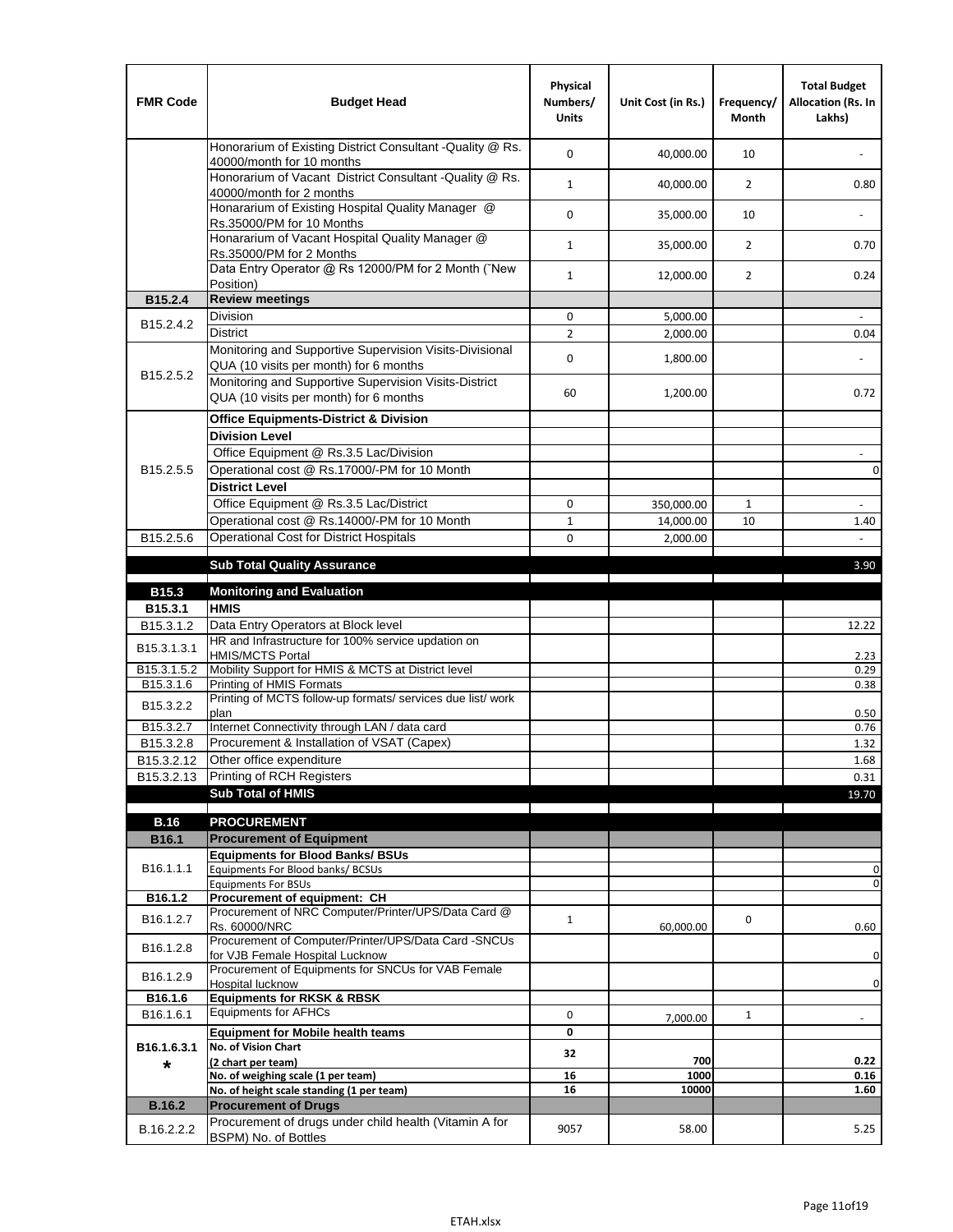| <b>FMR Code</b>  | <b>Budget Head</b>                                                                   | Physical<br>Numbers/<br><b>Units</b> | Unit Cost (in Rs.) | Frequency/<br>Month | <b>Total Budget</b><br><b>Allocation (Rs. In</b><br>Lakhs) |
|------------------|--------------------------------------------------------------------------------------|--------------------------------------|--------------------|---------------------|------------------------------------------------------------|
| B.16.2.4         | <b>Supplies for IMEP</b>                                                             |                                      |                    |                     |                                                            |
| B.16.2.4.1       | Biomedical waste management - District level                                         |                                      |                    |                     | 8.98                                                       |
| B.16.2.4.2       | Biomedical waste management - CHC/PHC level                                          | 4                                    | 13,109.00          | 12                  | 6.29                                                       |
| B.16.2.4.3       | Cleaning/washing, house-keeping and laundry<br>management - District level           |                                      |                    |                     | 34.07                                                      |
| B.16.2.4.4       | Cleaning/washing, house-keeping and laundry<br>management - CHC/PHC level            |                                      |                    |                     | 7.9                                                        |
| B.16.2.4.7       | Cleanliness of Sub Centers for 6 months                                              | 186                                  | 500.00             | 6                   | 5.58                                                       |
| B.16.2.5.2       | Replenishment of ASHA Drug Kit<br>@300/ Working ASHA                                 |                                      |                    |                     | 4.10                                                       |
| B.16.2.6         | <b>National Iron Plus Initiative (Drugs&amp;Supplies)</b>                            |                                      |                    |                     |                                                            |
| B.16.2.6.1       | Children (6m - 60months)                                                             |                                      |                    |                     |                                                            |
| B.16.2.6.1.a     | IFA Syrup (@Rs7.99paisa/50mlBottel)                                                  | 214448                               | 7.99               |                     | 17.13                                                      |
| B.16.2.6.2       | Children 5 - 10 years                                                                |                                      |                    |                     |                                                            |
| B.16.2.6.2.a     | IFA tablet small Pink (45mg) @ Rs. 0.182 per tablet, 32 tablet per<br>child)         | 79060                                | 5.82               |                     | 4.60                                                       |
| B.16.2.6.2.b     | <b>Albendazole Tablets</b>                                                           | 93773                                | 0.78               | 2                   | 1.46                                                       |
| B.16.2.6.3       | <b>WIFS (10-19 years)</b>                                                            |                                      |                    |                     |                                                            |
|                  | IFA Tablet large blue 100 mg tablet @ Rs. 1.41 per 10 tablet for 12                  |                                      |                    |                     |                                                            |
| B.16.2.6.3.a     | months                                                                               | 166213                               | 7.33               |                     | 12.18                                                      |
|                  | <b>Albendazole Tablets</b>                                                           |                                      |                    |                     |                                                            |
| B.16.2.6.3.b     | For Adolescent Girls and boys (School going)<br>For Adolescent Girls (out of School) | 110293                               | 0.78               | $\overline{2}$      | 1.72                                                       |
| B.16.2.7         | Drugs & supplies for RBSK                                                            | 55920                                | 0.78               | $\overline{2}$      | 0.87                                                       |
| B.16.2.7.1       | Medicine for Mobile health team                                                      | 16                                   | 5,000.00           |                     | 0.80                                                       |
| <b>B.16.2.8</b>  | Drugs & supplies for AYUSH                                                           | 19                                   | 100,000.00         |                     | 19.00                                                      |
|                  | Blood Bags for 93 functional Blood Bank                                              |                                      |                    |                     | 0.35                                                       |
| B.16.2.10        | For Diagnostics Kits for 93 functional blood bank                                    |                                      |                    |                     | 0.95                                                       |
|                  | <b>Sub Total of Procurement</b>                                                      |                                      |                    |                     | 133.82                                                     |
| <b>B.18</b>      | <b>New Initiatives/ Strategic Interventions</b>                                      |                                      |                    |                     |                                                            |
| <b>B.18.2</b>    | <b>Ca Cx Screening</b>                                                               |                                      |                    |                     | 0                                                          |
|                  | 7+ Strategy                                                                          |                                      |                    |                     |                                                            |
|                  | <b>Family Planning</b>                                                               |                                      |                    |                     |                                                            |
| B18.4            | No of District Level Govt, COT @ Rs.30000/month for 12<br>month                      | 0                                    | 30,000.00          | 12                  |                                                            |
|                  | Extra Incentive for Interval Sterilization @ Rs.260/case                             | 0                                    | 260.00             |                     |                                                            |
|                  | Extra Incentive for NSV @ Rs.310/- case                                              | 0                                    |                    |                     |                                                            |
|                  | <b>Sub Total of New Innitiatives</b>                                                 |                                      | 310.00             |                     |                                                            |
|                  |                                                                                      |                                      |                    |                     |                                                            |
| <b>B22</b>       | <b>Support Services</b>                                                              |                                      |                    |                     |                                                            |
|                  | <b>Support Strengthening NVBDCP</b>                                                  |                                      |                    |                     |                                                            |
|                  | Honorarium of Staff-At BRD Medical College                                           |                                      |                    |                     | 0                                                          |
| B22.3            | Honorarium of Staff for 100 Bedded JE/AES Ward -At<br><b>BRD Medical College</b>     |                                      |                    |                     | 0                                                          |
|                  | Increament of Existing HR Catculated @ 5%                                            |                                      |                    |                     | 0                                                          |
|                  | <b>Sub of Support Serveces</b>                                                       |                                      |                    |                     |                                                            |
|                  |                                                                                      |                                      |                    |                     |                                                            |
| <b>B.23</b>      | Other Expenditures (Power Backup, Convergence etc)                                   |                                      |                    |                     |                                                            |
|                  | POL for Generators - District level Hospitals                                        | $\overline{2}$                       |                    |                     |                                                            |
| B.23.1<br>B.23.2 | POL for Generators - CHCs/PHCs                                                       | 8                                    | 35,000.00          | 12<br>12            | 8.40                                                       |
|                  | <b>Sub Total of Power Backup</b>                                                     |                                      | 17,500.00          |                     | 16.80<br>25.20                                             |
|                  |                                                                                      |                                      |                    |                     |                                                            |
|                  |                                                                                      |                                      |                    |                     |                                                            |
| <b>B.24</b>      | <b>Collaboration with Medical Colleges and Knowledge</b><br>partners                 |                                      |                    |                     |                                                            |
|                  |                                                                                      |                                      |                    |                     |                                                            |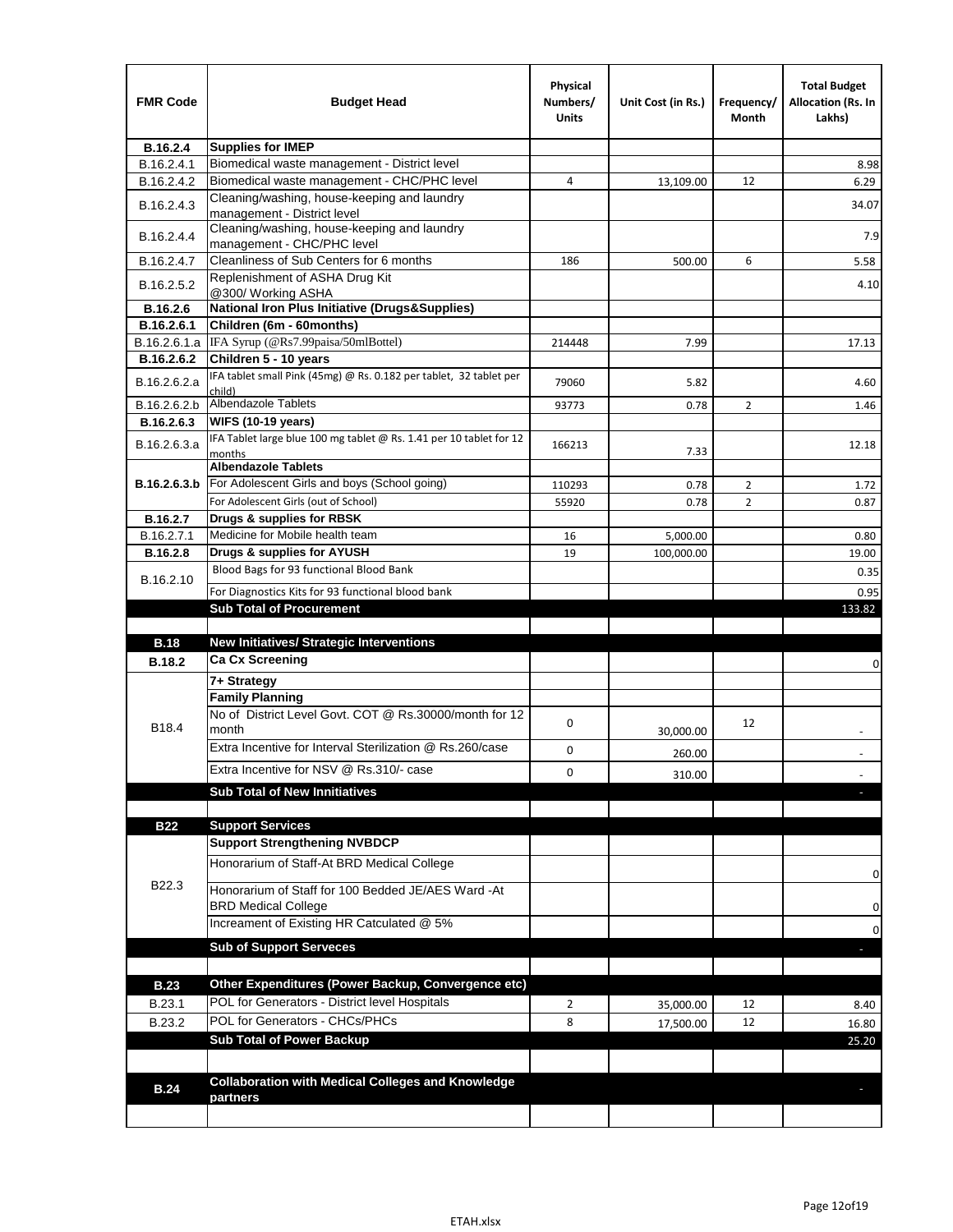| <b>FMR Code</b> | <b>Budget Head</b>                                                                                   | Physical<br>Numbers/<br><b>Units</b> | Unit Cost (in Rs.) | Frequency/<br>Month | <b>Total Budget</b><br>Allocation (Rs. In<br>Lakhs) |
|-----------------|------------------------------------------------------------------------------------------------------|--------------------------------------|--------------------|---------------------|-----------------------------------------------------|
| <b>B.25</b>     | National Programme for Prevention and control of                                                     |                                      |                    |                     |                                                     |
| B.25.1          | deafness<br><b>Recurring Grant-in-aid</b>                                                            |                                      |                    |                     |                                                     |
| B.25.1.3        | <b>Manpower at District level</b>                                                                    |                                      |                    |                     |                                                     |
| B.25.1.3.a      | ENT Surgeon @Rs.80,000/-pm                                                                           | 0                                    |                    |                     |                                                     |
| B.25.1.3.b      | Audiologist@Rs.30,000/-pm                                                                            | 0                                    |                    |                     |                                                     |
| B.25.1.3.c      | Audiometric Assistant@Rs.15,000/-pm                                                                  | 0                                    |                    |                     |                                                     |
| B.25.1.3.d      | Instructor for Hearing Impaired Children @Rs.15,000/-pm                                              | 0                                    |                    |                     |                                                     |
| B.25.2          | Non recurring Grant-in-aid                                                                           |                                      |                    |                     |                                                     |
| B.25.2.1        | Training@Rs.10 lakh/ Distt. for 7 level training                                                     | 0                                    |                    |                     |                                                     |
| B.25.2.1.b      | District Hospital @Rs.20 lakh/Distt.                                                                 | 0                                    |                    |                     |                                                     |
| B.25.2.1.c      | CHC/Sub-Divisional Hospital @Rs.50,000/- Kit                                                         | 0                                    |                    |                     |                                                     |
| B.25.2.1.d      | PHC@RS.15,000/- kit                                                                                  | 0                                    |                    |                     |                                                     |
|                 |                                                                                                      |                                      |                    |                     |                                                     |
|                 | National Programme for Prevention and control of                                                     |                                      |                    |                     |                                                     |
|                 | deafness                                                                                             |                                      |                    |                     |                                                     |
|                 | National Programme for Prevention and Control of                                                     |                                      |                    |                     |                                                     |
| <b>B.29</b>     | <b>Flurosis</b>                                                                                      |                                      |                    |                     |                                                     |
| B.29.2.1        | Honorarium of Consultant                                                                             | 0                                    | 40,000.00          | 6                   |                                                     |
|                 | Honorarium of Lab Technician                                                                         | 0                                    | 11,000.00          | 6                   |                                                     |
| B.29.2.2        | Health Education and Publicity                                                                       |                                      |                    |                     |                                                     |
|                 |                                                                                                      |                                      |                    |                     |                                                     |
| B.29.2.4        | Medical Management including treatment Surgery and                                                   |                                      |                    |                     |                                                     |
|                 | rehab-supplumetation of vitamins & minrals                                                           |                                      |                    |                     |                                                     |
|                 | <b>Sub Total of Flurisis</b>                                                                         |                                      |                    |                     | ь                                                   |
|                 |                                                                                                      |                                      |                    |                     |                                                     |
|                 | <b>Total of Mission Flexipool</b>                                                                    |                                      |                    |                     | 799.61                                              |
|                 |                                                                                                      |                                      |                    |                     |                                                     |
| C               | <b>IMMUNISATION</b>                                                                                  |                                      |                    |                     |                                                     |
|                 | RI strengthening project (Review meeting, Mobility                                                   |                                      |                    |                     |                                                     |
| C.1             | support, Outreach services etc)                                                                      |                                      |                    |                     |                                                     |
| C.1.a           | Mobility Support for supervision for distict level officers.                                         | 1                                    | 250,000.00         |                     | 2.50                                                |
|                 | Printing and dissemination of Immunization cards, tally                                              |                                      |                    |                     |                                                     |
| C.1.c           | sheets, monitoring forms etc.                                                                        | 59460                                | 10.00              |                     | 5.95                                                |
| C.1.e           | Quarterly review meetings exclusive for RI at district level                                         | 32                                   | 500.00             |                     | 0.16                                                |
| C.1.f           | with Block MOs, CDPO, and other stake holders<br>Quarterly review meetings exclusive for RI at block | 5968                                 | 75.00              |                     | 4.48                                                |
|                 | Focus on slum & underserved areas in urban                                                           |                                      |                    |                     |                                                     |
|                 | areas/alternative vaccinator for slums (only where regular                                           | 40                                   | 2,100.00           |                     |                                                     |
| C.1.g           | ANM under NUHM not engaged) Rs. 450/- per session for                                                |                                      |                    |                     | 0.84                                                |
|                 | 4 session and Rs. 300/- contingency.                                                                 |                                      |                    |                     |                                                     |
| C.1.h           | Mobilization of children through ASHA or other mobilizers                                            | 21216                                | 150.00             |                     | 31.82                                               |
| C.1.i           | Alternative vaccine delivery in hard to reach areas                                                  | 4243.2                               | 150.00             |                     | 6.36                                                |
| $C.1$ .j        | Alternative Vaccine Deliery in other areas                                                           | 16972.8                              | 75.00              |                     | 12.73                                               |
| C.1.k           | To develop microplan at sub-centre level                                                             | 182                                  | 100.00             |                     | 0.18                                                |
| C.1.1           | For consolidation of micro plans at block level/PHC @ Rs.                                            |                                      |                    |                     | 0.1                                                 |
|                 | 1000/- and District level @ Rs.2000/-<br>POL for vaccine delivery from State to district and from    |                                      |                    |                     |                                                     |
| C.1.m           | district to PHC/CHCs                                                                                 | $\mathbf{1}$                         | 150,000.00         |                     | 1.50                                                |
| C.1.n           | Consumables for computer including provision for internet                                            | $\mathbf{1}$                         | 400.00             | 12                  | 0.05                                                |
| C.1.o           | access<br>Red/Black plastic bags etc.                                                                | 21216                                | 6.00               |                     | 1.27                                                |
|                 | Hub Cutter/Bleach/Hypochlorite solution/ Twin bucket @                                               |                                      |                    |                     |                                                     |
| C.1.p           | Rs. 1200/- for 2 Buckets                                                                             | 9                                    | 1,200.00           |                     | 0.11                                                |
| C.1.q           | <b>Safety Pits</b>                                                                                   | 9                                    | 5,250.00           |                     | 0.47                                                |
|                 | <b>State specific requirement</b>                                                                    |                                      |                    |                     |                                                     |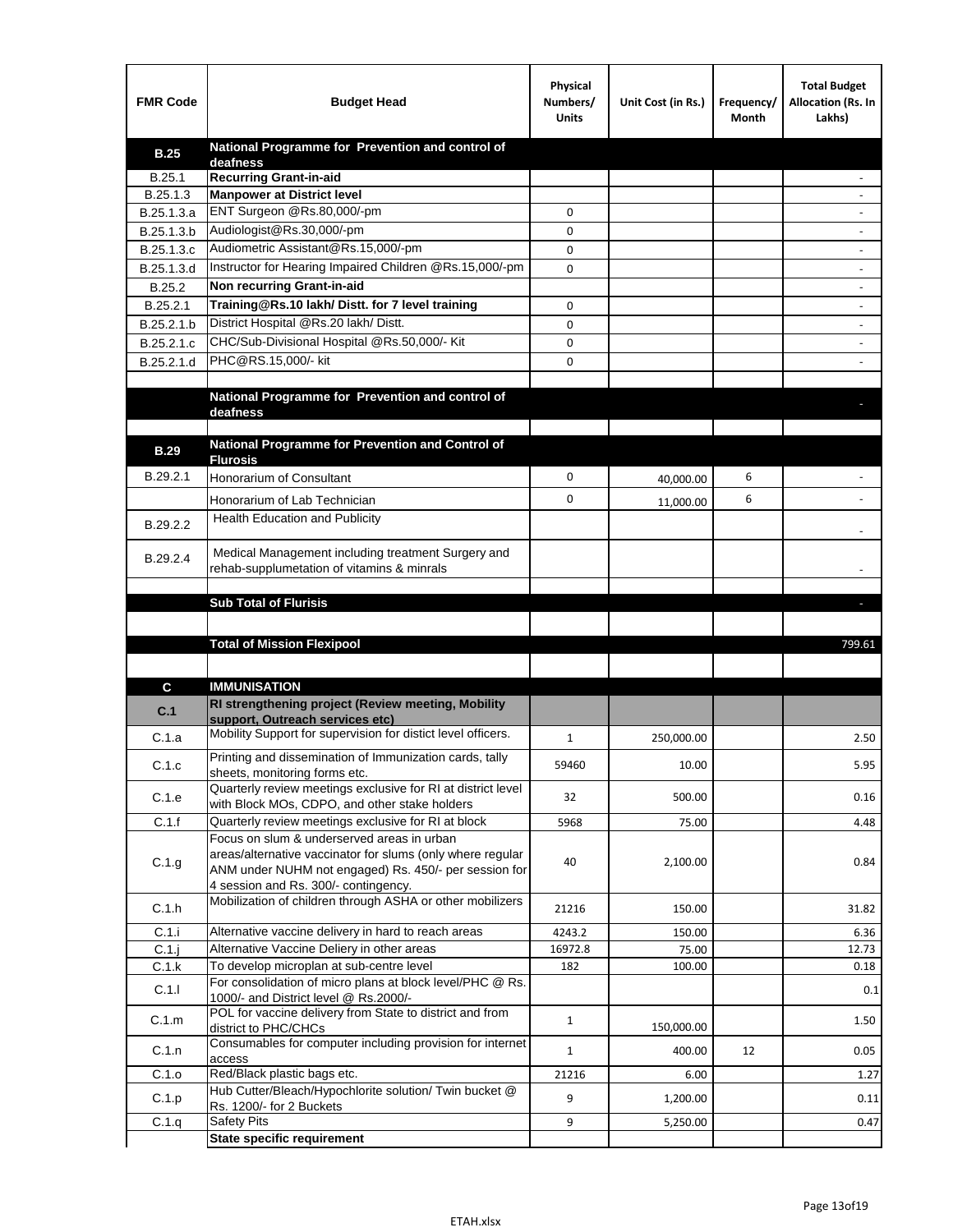| <b>FMR Code</b> | <b>Budget Head</b>                                                                                                                                                              | Physical<br>Numbers/<br><b>Units</b> | Unit Cost (in Rs.) | Frequency/<br>Month | <b>Total Budget</b><br><b>Allocation (Rs. In</b><br>Lakhs) |
|-----------------|---------------------------------------------------------------------------------------------------------------------------------------------------------------------------------|--------------------------------------|--------------------|---------------------|------------------------------------------------------------|
|                 | Funds for annual maintenance operation of WIC/WIF at<br>state and division level                                                                                                | $\mathbf 0$                          | 40,000.00          |                     | 0.00                                                       |
|                 | Electricity bill for WIC/WIF at state and division level                                                                                                                        | $\mathbf 0$                          | 100,000.00         |                     | 0.00                                                       |
| C.1.r           | POL for generators & operational expenses at divisional                                                                                                                         | $\mathbf 0$                          |                    |                     | 0.00                                                       |
|                 | vaccine storage and state vaccine store                                                                                                                                         |                                      | 200,000.00         |                     |                                                            |
|                 | POL for generators & operational expenses at district<br>level vaccine storage points and other cold chain points                                                               | $\mathbf{1}$                         | 120,000.00         |                     | 1.20                                                       |
|                 | <b>AEFI Kits</b>                                                                                                                                                                |                                      |                    |                     | 0.11                                                       |
| C.1.s           | Teeka Express Operational Cost                                                                                                                                                  |                                      |                    |                     |                                                            |
| C.2             | <b>Salary of Contractual Staffs</b>                                                                                                                                             |                                      |                    |                     |                                                            |
| C.2.2           | Honorarium for Computer Assistants support for District<br>level                                                                                                                | $\mathbf{1}$                         | 12,127.00          | 12                  | 1.46                                                       |
| C.3             | <b>Training under Immunisation</b>                                                                                                                                              |                                      |                    |                     |                                                            |
|                 | District level Orientation training including Hep B, Measles                                                                                                                    |                                      |                    |                     |                                                            |
| C.3.1           | & JE(wherever required) for 2 days ANM, Multi Purpose<br>Health Worker (Male), LHV, Health Assistant<br>(Male/Female), Nurse MidWives, BEEs & other staff (as<br>per RCH norms) | 5                                    | 46,200.00          |                     | 2.31                                                       |
| C.3.2           | Three day training including Hep B, Measles & JE<br>(wherever required) of Medical Officers of RI using<br>revised MO training module)                                          | $\mathbf 0$                          | 65,600.00          |                     | 0.00                                                       |
| C.3.4           | Two days cold chain handlers training for block level cold<br>chain hadlers by State and district cold chain officers                                                           | 0.00                                 |                    |                     | 0.20                                                       |
| C.3.5           | One day training of block level data handlers by DIOs and<br>District cold chain officer                                                                                        | 9                                    | 500.00             |                     | 0.05                                                       |
|                 | <b>Cold chain maintenance</b>                                                                                                                                                   |                                      |                    |                     |                                                            |
|                 | Cold chain maintenance for CHC/PHC @ Rs. 750/- per                                                                                                                              | 9                                    |                    |                     | 0.07                                                       |
| C.4             | unit                                                                                                                                                                            |                                      | 750.00             |                     |                                                            |
|                 | Cold chain maintenance for District level @ Rs. 15000/-<br>per district                                                                                                         | $\mathbf{1}$                         | 15,000.00          |                     | 0.15                                                       |
| C.5             | <b>ASHA Incentive</b>                                                                                                                                                           | 49423                                | 150                |                     | 74.1345                                                    |
|                 | Mobility support for outreach areas for 25 disdtricts                                                                                                                           |                                      |                    |                     |                                                            |
|                 | Mobility support for HRG/ construction sites                                                                                                                                    |                                      |                    |                     |                                                            |
|                 | Sub Total of RI                                                                                                                                                                 |                                      |                    |                     | 148.1976                                                   |
|                 | <b>National Iodine Deficiency Disorders Control</b>                                                                                                                             |                                      |                    |                     |                                                            |
| D               | Programme (NIDDCP)                                                                                                                                                              |                                      |                    |                     |                                                            |
| D.3             | <b>Health Education and Publicity</b>                                                                                                                                           |                                      |                    |                     | 0.10                                                       |
|                 |                                                                                                                                                                                 |                                      |                    |                     |                                                            |
|                 | <b>GRAND TOTAL (A+B+C+D)</b>                                                                                                                                                    |                                      |                    |                     | 2,279.91                                                   |
|                 | National Disease Control Programme (NDCP)                                                                                                                                       |                                      |                    |                     |                                                            |
|                 |                                                                                                                                                                                 |                                      |                    |                     |                                                            |
|                 | <b>INTEGRATED DISEASE SURVEILLANCE</b>                                                                                                                                          |                                      |                    |                     |                                                            |
| Е               | <b>PROGRAMME (IDSP)</b>                                                                                                                                                         |                                      |                    |                     |                                                            |
| E.1             | <b>REMUNERATION FOR CONTRACTUAL HUMAN</b><br><b>RESOURCE</b>                                                                                                                    |                                      |                    |                     |                                                            |
| E.1.9           | District Epidemiologists                                                                                                                                                        |                                      |                    |                     | 1.65                                                       |
| E.1.10          | District Microbiologist at District labs                                                                                                                                        |                                      |                    |                     |                                                            |
| E.1.11          | District Data Manager                                                                                                                                                           |                                      |                    |                     | 2.56                                                       |
| E.1.12          | Data Entry Operator*                                                                                                                                                            |                                      |                    |                     | 1.51                                                       |
| E.1.13          | Others if any (pl specify)                                                                                                                                                      |                                      |                    |                     | $\omega$                                                   |
| E.2             | <b>TRAINING</b>                                                                                                                                                                 |                                      |                    |                     |                                                            |
|                 | Training at State/District Level (1 batch = 20<br>participants)                                                                                                                 |                                      |                    |                     |                                                            |
| E.2.3           | Hospital Pharmacists/Nurses Training (1 day)                                                                                                                                    |                                      |                    |                     |                                                            |
| E.3             | <b>LABORATORY SUPPORT</b>                                                                                                                                                       |                                      |                    |                     |                                                            |
|                 | <b>District Public Health Laboratory Strengthening</b>                                                                                                                          |                                      |                    |                     |                                                            |
|                 |                                                                                                                                                                                 |                                      |                    |                     |                                                            |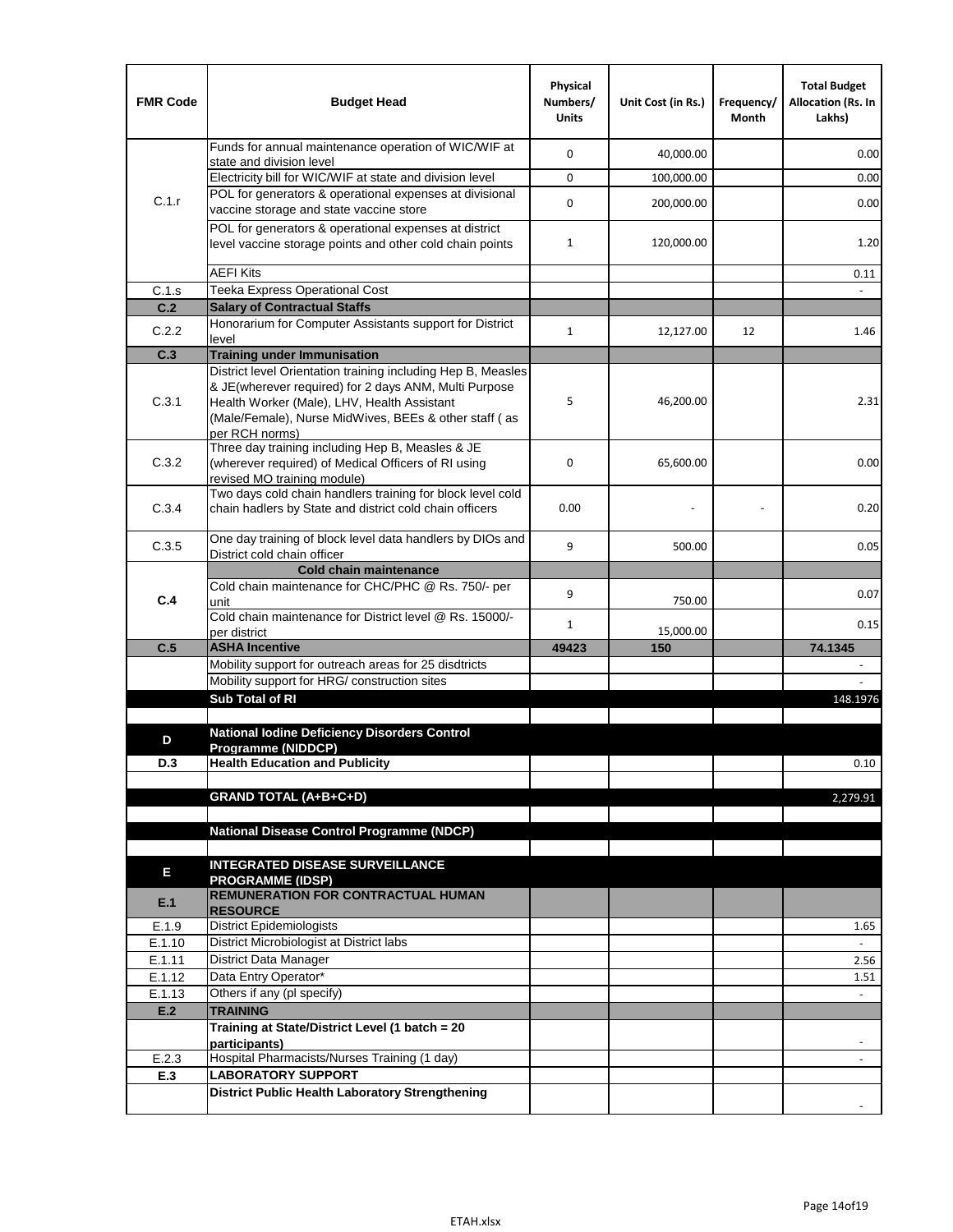| <b>FMR Code</b>          | <b>Budget Head</b>                                                                                                                                                                                                                                | Physical<br>Numbers/<br><b>Units</b> | Unit Cost (in Rs.) | Frequency/<br><b>Month</b> | <b>Total Budget</b><br><b>Allocation (Rs. In</b><br>Lakhs) |
|--------------------------|---------------------------------------------------------------------------------------------------------------------------------------------------------------------------------------------------------------------------------------------------|--------------------------------------|--------------------|----------------------------|------------------------------------------------------------|
| E.3.5                    | Expenses on account of consumables, operating<br>expenses, office expenses, transport of samples,<br>miscellaneous etc.                                                                                                                           |                                      |                    |                            |                                                            |
| E.4                      | <b>OPERATIONAL COSTS</b>                                                                                                                                                                                                                          |                                      |                    |                            |                                                            |
| E.4.1                    | MOBILITY: Travel Cost, POL, mobility cost at SSU & DSU                                                                                                                                                                                            |                                      |                    |                            |                                                            |
|                          | on need basis                                                                                                                                                                                                                                     |                                      |                    |                            | 0.40                                                       |
| E.4.2                    | Office expenses on telephone, fax, Broadband Expenses,<br>Weekly Alert Bulletin/Annual Disease Surveillance report,<br>minor repairs and AMC of IT/office equipment supplied<br>under IDSP, Meetings and other miscellenious<br>expenditures etc. |                                      |                    |                            | 1.10                                                       |
|                          | Sub Total of IDSP                                                                                                                                                                                                                                 |                                      |                    |                            | 7.22                                                       |
|                          |                                                                                                                                                                                                                                                   |                                      |                    |                            |                                                            |
| F                        | <b>NVBDCP</b>                                                                                                                                                                                                                                     |                                      |                    |                            |                                                            |
|                          |                                                                                                                                                                                                                                                   |                                      |                    |                            |                                                            |
| F.1.1                    | <b>Malaria</b>                                                                                                                                                                                                                                    |                                      |                    |                            |                                                            |
| F.1.1.a                  | <b>Contractual Payments</b>                                                                                                                                                                                                                       |                                      |                    |                            |                                                            |
| F.1.1.a.i                | <b>MPW</b> contractual<br>District VBD Consultant 18 nos. (Non-Project States) @ Rs                                                                                                                                                               |                                      |                    |                            |                                                            |
| F.1.1.a.iv               | 22895 pm.for 6 months (Rs 1.37 lakhs per consulatant per<br>year)                                                                                                                                                                                 |                                      |                    |                            | $\overline{\phantom{a}}$                                   |
| F.1.1.a.vii              | VBD Consultant 1 no. (preferably entomologist) @ Rs 22500                                                                                                                                                                                         |                                      |                    |                            |                                                            |
|                          | p.m. for 6 months                                                                                                                                                                                                                                 |                                      |                    |                            |                                                            |
| F.1.1.b                  | <b>ASHA Incentive</b>                                                                                                                                                                                                                             |                                      |                    |                            | 0.10                                                       |
| F.1.1.c<br>$F.1.1.c.$ ii | <b>Operational Cost</b><br>Operational cost for IRS                                                                                                                                                                                               |                                      |                    |                            | 0.05                                                       |
| F.1.1.e                  | <b>IEC/BCC</b>                                                                                                                                                                                                                                    |                                      |                    |                            | 0.61                                                       |
| F.1.1.f                  | PPP / NGO and Intersectoral Convergence                                                                                                                                                                                                           |                                      |                    |                            | $\sim$                                                     |
| F.1.1.g                  | <b>Training / Capacity Building</b>                                                                                                                                                                                                               |                                      |                    |                            | 1.10                                                       |
| F.1.1.h                  | <b>Zonal Entomological units</b>                                                                                                                                                                                                                  |                                      |                    |                            | 10.05                                                      |
|                          |                                                                                                                                                                                                                                                   |                                      |                    |                            |                                                            |
|                          | <b>Sub total of Malaria</b>                                                                                                                                                                                                                       |                                      |                    |                            | 11.91                                                      |
| F.1.2                    | Dengue & Chikungunya                                                                                                                                                                                                                              |                                      |                    |                            |                                                            |
| F.1.2.a                  | Strengthening surveillance (As per GOI approval)                                                                                                                                                                                                  |                                      |                    |                            |                                                            |
| F.1.2.a(i)               | Apex Referral Labs recurrent                                                                                                                                                                                                                      |                                      |                    |                            |                                                            |
| F.1.2.a(ii)              | Sentinel surveillance Hospital recurrent                                                                                                                                                                                                          |                                      |                    |                            | $\sim$                                                     |
| F.1.2.f                  | Vector Control, environmental management & fogging                                                                                                                                                                                                |                                      |                    |                            |                                                            |
|                          | machine                                                                                                                                                                                                                                           |                                      |                    |                            |                                                            |
|                          | Dengue & Chikungunya                                                                                                                                                                                                                              |                                      |                    |                            |                                                            |
| F.1.4                    | <b>Lymphatic Filariasis</b>                                                                                                                                                                                                                       |                                      |                    |                            |                                                            |
|                          | State Task Force, State Technical Advisory Committee meeting,                                                                                                                                                                                     |                                      |                    |                            |                                                            |
|                          | printing of forms/registers, mobility support, district                                                                                                                                                                                           |                                      |                    |                            |                                                            |
| F.1.4.a                  | coordination meeting, sensitization of media etc., morbidity                                                                                                                                                                                      |                                      |                    |                            |                                                            |
|                          | management, monitoring & supervision and mobility support                                                                                                                                                                                         |                                      |                    |                            |                                                            |
|                          | for Rapid Response Team and contingency support<br>(16)                                                                                                                                                                                           |                                      |                    |                            |                                                            |
|                          | districts only)                                                                                                                                                                                                                                   |                                      |                    |                            | 1.00                                                       |
| F.1.4.b                  | Microfilaria Survey (16 districts only)<br>Monitoring & Evaluation (Post MDA assessment by medical                                                                                                                                                |                                      |                    |                            | 0.50                                                       |
| F.1.4.c                  | colleges (Govt. & private)/ICMR institutions ) (16 districts only)                                                                                                                                                                                |                                      |                    |                            | 0.15                                                       |
|                          | Training/sensitization of district level officers on ELF and drug                                                                                                                                                                                 |                                      |                    |                            |                                                            |
| F.1.4.d                  | distributors including peripheral health workers(16 districts                                                                                                                                                                                     |                                      |                    |                            |                                                            |
|                          | only)                                                                                                                                                                                                                                             |                                      |                    |                            | 1.85                                                       |
|                          | Specific IEC/BCC at state, district, PHC, Sub-centre and village                                                                                                                                                                                  |                                      |                    |                            |                                                            |
| F.1.4.e                  | level including VHSC/GKs for community mobilization efforts to                                                                                                                                                                                    |                                      |                    |                            |                                                            |
|                          | realize the desired drug compliance of 85% during MDA (16                                                                                                                                                                                         |                                      |                    |                            |                                                            |
|                          | districts only)<br>Honorarium for Drug Distribution including ASHAs and                                                                                                                                                                           |                                      |                    |                            | 0.20                                                       |
| F.1.4.f                  | supervisors involved in MDA<br>(16 districts only)                                                                                                                                                                                                |                                      |                    |                            | 7.40                                                       |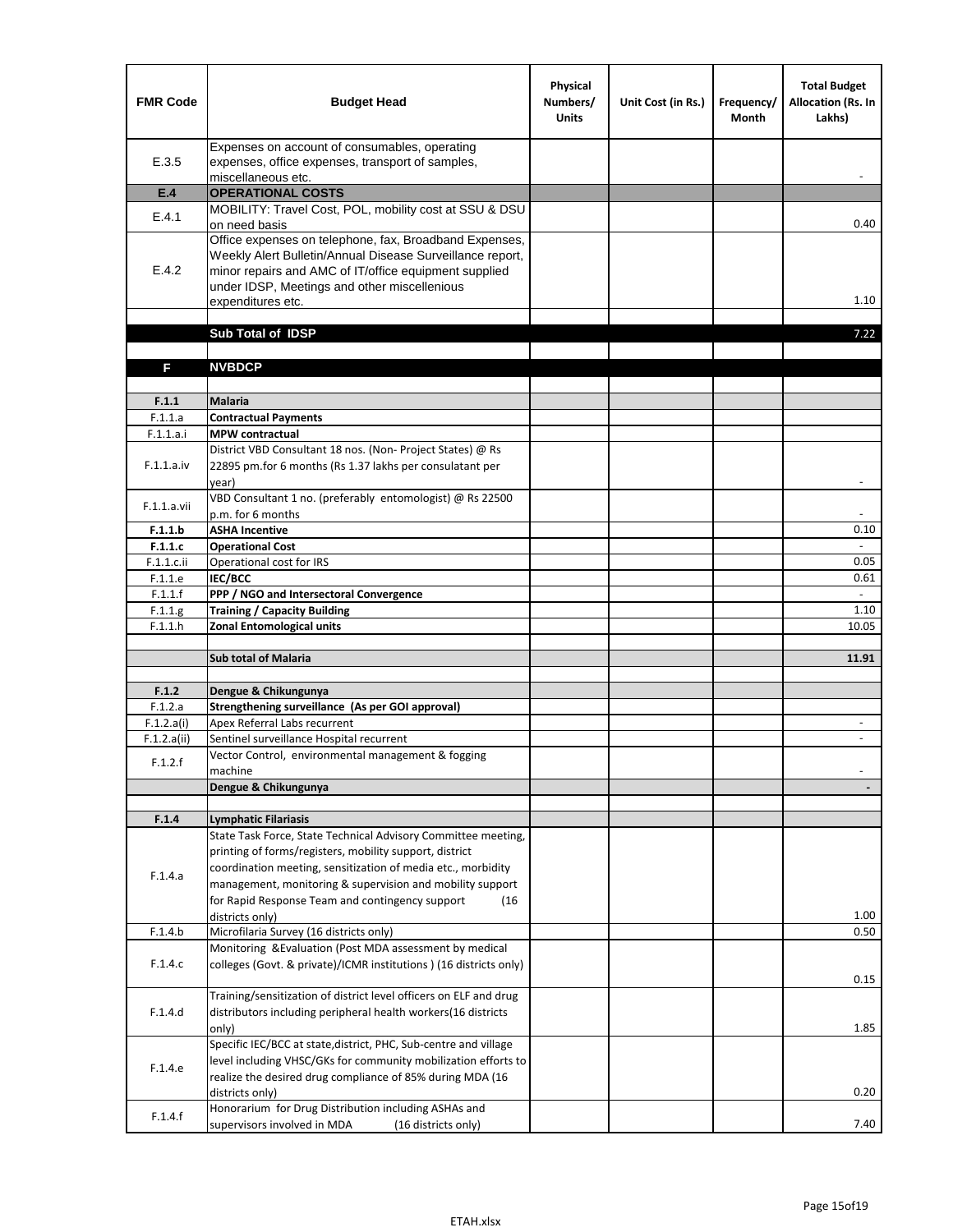| <b>FMR Code</b> | <b>Budget Head</b>                                                                        | Physical<br>Numbers/<br><b>Units</b> | Unit Cost (in Rs.) | Frequency/<br>Month | <b>Total Budget</b><br><b>Allocation (Rs. In</b><br>Lakhs) |
|-----------------|-------------------------------------------------------------------------------------------|--------------------------------------|--------------------|---------------------|------------------------------------------------------------|
| F.1.4.g.        | Verification and validation for stoppage of MDA in LF endemic<br>districts (17 Districts) |                                      |                    |                     |                                                            |
| F.1.4.g.i       | a) Additional MF Survey                                                                   |                                      |                    |                     |                                                            |
| F.1.4.g.ii      | b) ICT Survey                                                                             |                                      |                    |                     |                                                            |
| $F.1.4.g.$ iii  | c) ICT Cost                                                                               |                                      |                    |                     |                                                            |
| F.1.4.h         | Verification of LF endemicity in non-endemic districts (24<br>Districts)                  |                                      |                    |                     |                                                            |
| F.1.4.h.i       | a) Lymphoedema & Hydrocele Survey                                                         |                                      |                    |                     |                                                            |
|                 | <b>Lymphatic Filariasis</b>                                                               |                                      |                    |                     | 11.10                                                      |
|                 |                                                                                           |                                      |                    |                     |                                                            |
| F.1.5           | Kala-azar                                                                                 |                                      |                    |                     |                                                            |
| F.1.5           | Case search/ Camp Approach                                                                |                                      |                    |                     | $\overline{\phantom{a}}$                                   |
| F.1.5.a         | Spray Pumps & accessories                                                                 |                                      |                    |                     |                                                            |
| F.1.5.b         | Operational cost for spray including spray wages                                          |                                      |                    |                     |                                                            |
| F.1.5.c         | Mobility/POL/supervision                                                                  |                                      |                    |                     | $\blacksquare$                                             |
| F.1.5.d         | Monitoring & Evaluation                                                                   |                                      |                    |                     |                                                            |
| F.1.5.e         | Training for spraying                                                                     |                                      |                    |                     | $\overline{\phantom{a}}$                                   |
| F.1.5.f         | IEC/BCC/Advocacy                                                                          |                                      |                    |                     |                                                            |
| F.1.5.g         | Incentive to ASHA                                                                         |                                      |                    |                     | $\overline{\phantom{a}}$                                   |
| F.1.5.h         | Loss of Wages                                                                             |                                      |                    |                     | $\overline{\phantom{a}}$                                   |
| F.1.5.i         | Free Diet                                                                                 |                                      |                    |                     |                                                            |
|                 | Kala-azar                                                                                 |                                      |                    |                     |                                                            |
|                 |                                                                                           |                                      |                    |                     |                                                            |
| F.6             | Cash grant for decentralized commodities                                                  |                                      |                    |                     | 3.00                                                       |
|                 | <b>Sub Total of NVB DCP</b>                                                               |                                      |                    |                     | 26.01                                                      |
|                 | <b>NLEP</b>                                                                               |                                      |                    |                     |                                                            |
| G<br>G 1.       | Improved early case detection                                                             |                                      |                    |                     |                                                            |
| G 1.1           | Incentive to ASHA                                                                         |                                      |                    |                     |                                                            |
|                 | Incentive for Case detection by ASHA/AWW/Volunteers                                       |                                      |                    |                     |                                                            |
|                 | etc.diagnosis @ Rs. 250 per case                                                          | 52                                   | 250.00             |                     | 0.13                                                       |
|                 | Incentive for timely cure of MB cases @ Rs. 600 per case                                  | 4                                    | 600.00             |                     | 0.02                                                       |
|                 | Incentive for timely cure of PB cases @ Rs. 400 per case                                  | $\overline{7}$                       | 400.00             |                     | 0.03                                                       |
| G1.1 a          | Sensitization of ASHA                                                                     | 300                                  | 100.00             |                     | 0.30                                                       |
| G <sub>2</sub>  | Improved case management                                                                  |                                      |                    |                     |                                                            |
|                 | DPMR Services, (MCR footwear, Aids and appliances,                                        |                                      |                    |                     |                                                            |
|                 | Welfare allowance to BPL patients for RCS, Support                                        |                                      |                    |                     |                                                            |
|                 | to govt. institutions for RCS)                                                            |                                      |                    |                     |                                                            |
|                 | Cost of MCR / Protective footwear@ Rs.300/-                                               | 100                                  | 300.00             |                     | 0.30                                                       |
|                 | Amount for Aids/ appliances/ self care kits/ patient welfare                              |                                      |                    |                     |                                                            |
| G 2.1           | items etc.                                                                                |                                      |                    |                     | 0.17                                                       |
|                 | Patients for RCS to be paid welfare allowance @ Rs. 8000/-                                |                                      |                    |                     |                                                            |
|                 |                                                                                           | 0                                    | 8,000.00           |                     |                                                            |
|                 | No. of RCS to be paid for as Support to govt. institutions for                            |                                      |                    |                     |                                                            |
|                 | RCS @5000/-                                                                               | 0                                    | 5,000.00           |                     |                                                            |
|                 | Urban L:eprosy Control, (Mega city - 0, Medium city (1) -                                 |                                      |                    |                     |                                                            |
| G 2.2           | 3 , Med. City (2)-1 Township -19)                                                         |                                      |                    |                     | 1.14                                                       |
| G 2.3           | <b>Material &amp; Supplies</b>                                                            |                                      |                    |                     | $\overline{\phantom{a}}$                                   |
|                 | Supportive drugs                                                                          |                                      |                    |                     |                                                            |
| G 2.3.i         |                                                                                           |                                      |                    |                     | 0.75                                                       |
|                 | Lab. reagents & equipments                                                                |                                      |                    |                     | 0.05                                                       |
|                 | Printing works                                                                            |                                      |                    |                     | 0.20                                                       |
| G <sub>3</sub>  | <b>Stigma Reduced</b><br>Mass media, Outdoor media, Rural media, Advocacy                 |                                      |                    |                     |                                                            |
| G 3.1           | media                                                                                     |                                      |                    |                     | 0.98                                                       |
|                 | Monitoring, Supervision and Evaluation System                                             |                                      |                    |                     |                                                            |
| G 5.            | improved                                                                                  |                                      |                    |                     |                                                            |
| G 5.1           | <b>Travel Cost and Review Meeting</b>                                                     |                                      |                    |                     |                                                            |
| G 5.1.ii        | travel expenses - Contractual Staff at District level                                     |                                      |                    |                     | 0.04                                                       |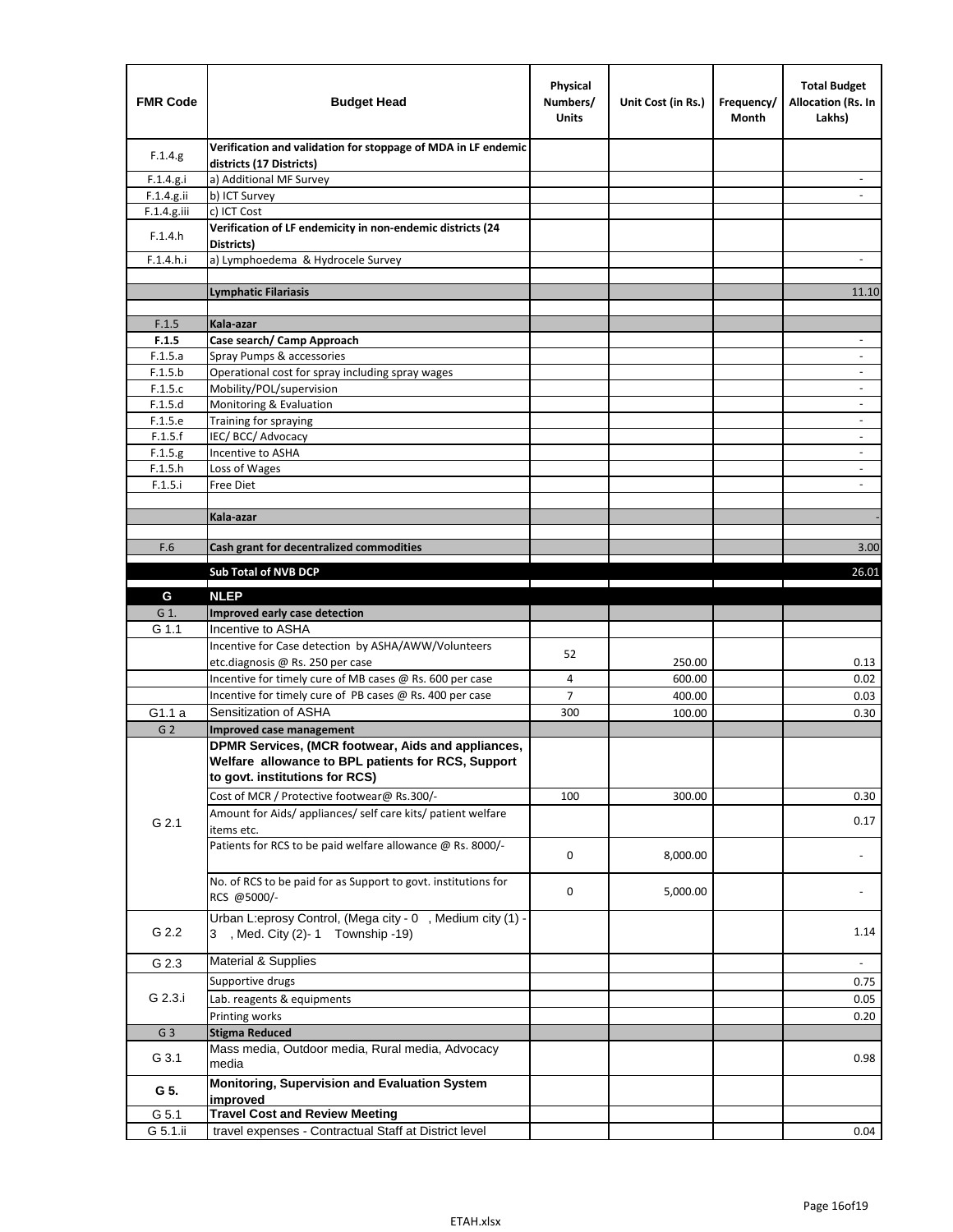| <b>FMR Code</b> | <b>Budget Head</b>                                                                                              | Physical<br>Numbers/<br><b>Units</b> | Unit Cost (in Rs.) | Frequency/<br>Month | <b>Total Budget</b><br>Allocation (Rs. In<br>Lakhs) |
|-----------------|-----------------------------------------------------------------------------------------------------------------|--------------------------------------|--------------------|---------------------|-----------------------------------------------------|
| G 5.2           | <b>Office Operation &amp; Maintenance</b>                                                                       |                                      |                    |                     |                                                     |
| G 5.2.i         | Office operation - State Cell                                                                                   |                                      |                    |                     |                                                     |
| G 5.2.ii        | Office operation - District Cell                                                                                |                                      |                    |                     | 0.35                                                |
| G 5.2 .iii      | Office equipment maint. State                                                                                   |                                      |                    |                     |                                                     |
| G 5.4           | <b>Vehicle Hiring and POL</b>                                                                                   |                                      |                    |                     |                                                     |
| G 5.4.ii        | <b>District Cell</b>                                                                                            |                                      |                    |                     | 0.30                                                |
| G 6.2           | <b>Contractual Staff at Disrrict &amp; block level</b>                                                          |                                      |                    |                     |                                                     |
|                 | <b>District Leprosy Consultant</b>                                                                              | 0                                    | 33,000.00          | 12                  |                                                     |
| G 6.2.ii        | Physio Therapist                                                                                                | 0                                    | 27,500.00          | 12                  | $\overline{\phantom{a}}$                            |
|                 | Contractual Staff Para Medical Worker, (PMW @ 17600pm)                                                          | 1                                    | 17,600.00          | 12                  | 2.11                                                |
| G 7.            | <b>Others</b>                                                                                                   |                                      |                    |                     |                                                     |
| G 7.1           | Travel expenses for regular staff for specific programme /<br>training need, awards etc                         |                                      |                    |                     | 0.16                                                |
|                 | HR increment calculated $@$ 5% for above approvals                                                              |                                      |                    |                     | 0.11                                                |
|                 | Sub Total NLEP                                                                                                  |                                      |                    |                     | 7.13                                                |
|                 |                                                                                                                 |                                      |                    |                     |                                                     |
| н               | <b>RNTCP</b>                                                                                                    |                                      |                    |                     |                                                     |
| H.1             | Civil Works                                                                                                     |                                      |                    |                     | 2.15                                                |
| H.2             | Laboratory Materials                                                                                            |                                      |                    |                     | 5.86                                                |
| H.3             | Honorarium/Counselling Charges                                                                                  |                                      |                    |                     | 18.66                                               |
| H.4             | <b>ACSM</b>                                                                                                     |                                      |                    |                     | 3.12                                                |
| H.5             | <b>Equipment Maintenance</b>                                                                                    |                                      |                    |                     | 0.49                                                |
| H.6             | Training                                                                                                        |                                      |                    |                     | 3.38                                                |
| H.7             | Vehicle Operation(POL & Manitainance)                                                                           |                                      |                    |                     | 5.70                                                |
| H.8             | Vehicle hiring                                                                                                  |                                      |                    |                     | 6.86                                                |
| H.9             | Public Private Mix(PP/NGO Support)                                                                              |                                      |                    |                     | 7.21                                                |
| H.10            | <b>Medical Colleges</b>                                                                                         |                                      |                    |                     |                                                     |
| H.11            | Office Operation (Miscellaneous)                                                                                |                                      |                    |                     | 1.69                                                |
| H.12            | <b>Contractual Services</b>                                                                                     |                                      |                    |                     | 76.30                                               |
| H.13            | Printing                                                                                                        |                                      |                    |                     | 1.49                                                |
| H.15            | Procurement of Drugs                                                                                            |                                      |                    |                     | 0.88                                                |
| H.16            | Procurement of Vehicles                                                                                         |                                      |                    |                     | $\omega$                                            |
| H.17            | Procurement of Equipments                                                                                       |                                      |                    |                     | 0.75                                                |
| H.18            | Patient Support & Transportation Charges                                                                        |                                      |                    |                     | 4.73                                                |
| H.19            | Supervision and Monitoring                                                                                      |                                      |                    |                     | 4.50                                                |
|                 | <b>Grand Total</b>                                                                                              |                                      |                    |                     | 143.78                                              |
|                 |                                                                                                                 |                                      |                    |                     |                                                     |
|                 | <b>Total of NDCP</b>                                                                                            |                                      |                    |                     | 184.14                                              |
|                 | Non Communicable Disease Control Programme (NCD)                                                                |                                      |                    |                     |                                                     |
|                 |                                                                                                                 |                                      |                    |                     |                                                     |
| П               | National Programme for Control of Blindness (NPCB)                                                              |                                      |                    |                     | $\overline{\phantom{a}}$                            |
| 1.1             | <b>Recurring Grant-in aid</b>                                                                                   |                                      |                    |                     |                                                     |
| 1.1.1           | Reimbursement for cataract operation for NGO and<br>Private Practitioners as per NGO norms @Rs.1000/-           |                                      |                    |                     | 8.77                                                |
| 1.1.1A          | Assistance for consumables/drugs/medicines to the<br>Govt./District Hospital for Cat sx etc.@ Rs.450/- per case |                                      |                    |                     | 3.19                                                |
| 1.1.2           | <b>Other Eye Diseases</b>                                                                                       |                                      |                    |                     |                                                     |
|                 | Screening and free spectacles to school children @                                                              |                                      |                    |                     |                                                     |
| 1.1.3           | Rs.275/- per case                                                                                               |                                      |                    |                     | 3.28                                                |
| 1.1.4           | Screening and free spectacles for near work to Old<br>Person (New component) @Rs.100/- per case                 |                                      |                    |                     | 0.88                                                |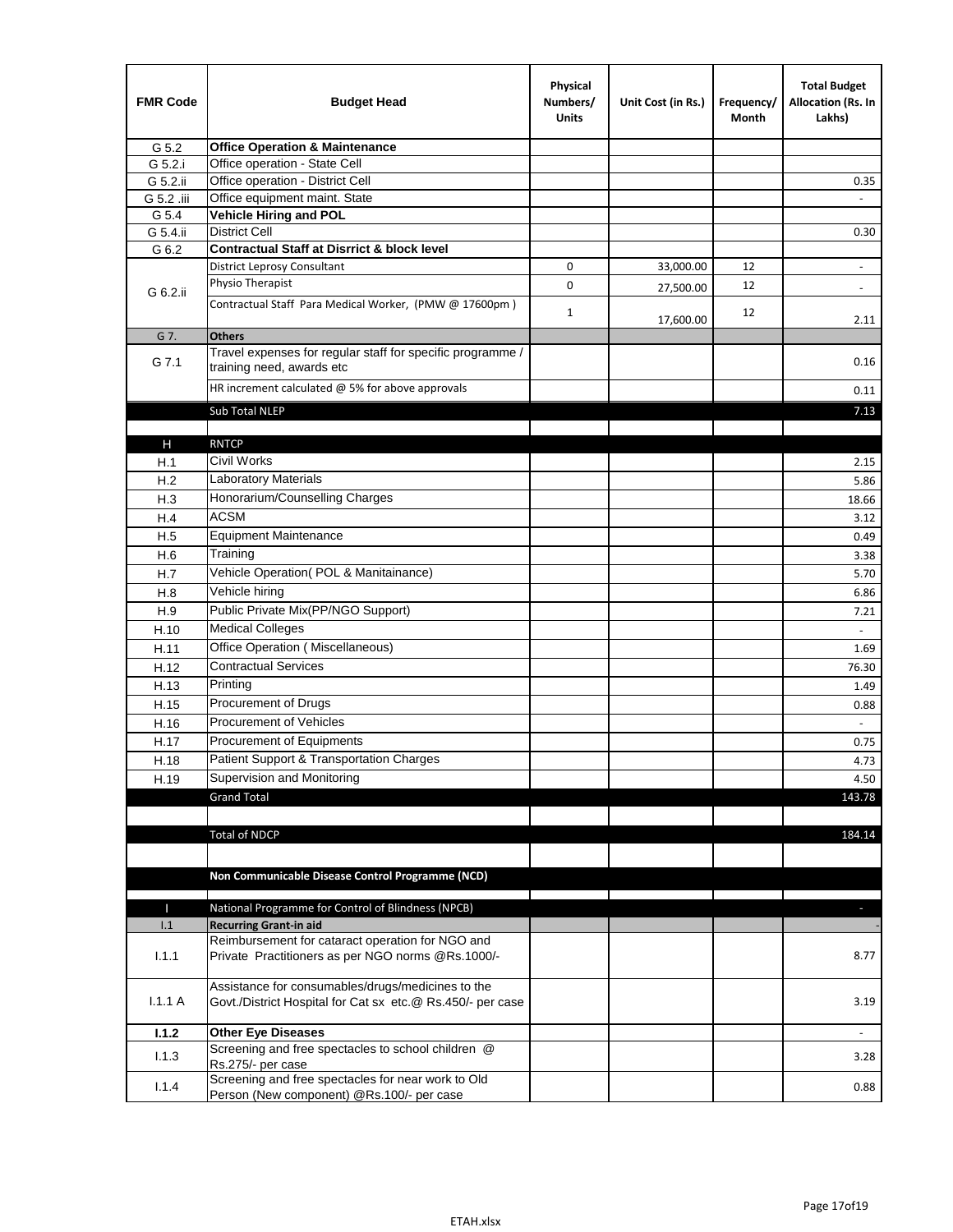| <b>FMR Code</b> | <b>Budget Head</b>                                                                                                                                      | Physical<br>Numbers/<br><b>Units</b> | Unit Cost (in Rs.) | Frequency/<br>Month | <b>Total Budget</b><br>Allocation (Rs. In<br>Lakhs) |
|-----------------|---------------------------------------------------------------------------------------------------------------------------------------------------------|--------------------------------------|--------------------|---------------------|-----------------------------------------------------|
| 1.1.5           | Recurring GIA to Eye Bank @ Rs.2000/- per pair(Eye<br>Bank will reimburse to Eye Donation Centre for eye<br>collected by them @ Rs.1000/- per pair)     |                                      |                    |                     |                                                     |
| 1.2             | Non Recurring Grant -in-Aid                                                                                                                             |                                      |                    |                     |                                                     |
| 1.2.2.          | Grant-in-aid for Sub Divisional Hospitals @ Rs.20 lakh                                                                                                  |                                      |                    |                     |                                                     |
| 1.2.3           | For Vision Centre (PHC) (Govt. + NGO) @ Rs.1 lakh                                                                                                       |                                      |                    |                     | 1.00                                                |
| 1.2.4           | For Eye Bank Rs.25 lakh                                                                                                                                 |                                      |                    |                     | $\overline{\phantom{a}}$                            |
| 1.3             | <b>Contractual Man Power</b>                                                                                                                            |                                      |                    |                     |                                                     |
| 1.3.1           | Ophthalmic Surgeon@ Rs.60,000/- p.m.*<br>Ophthalmic Assistant @ Rs.12,000/- p.m.*                                                                       |                                      |                    |                     | $\overline{\phantom{a}}$                            |
| 1.3.2<br>1.3.3  | Eye Donation Counsellors @ Rs.15000/- p.m.*                                                                                                             |                                      |                    |                     | $\omega$                                            |
|                 | Data Entry Operator @Rs.8,000/- p.m. for district level                                                                                                 |                                      |                    |                     |                                                     |
| 1.3.4           |                                                                                                                                                         |                                      |                    |                     | 0.25                                                |
| 1.4             | Other activities (if any, pls. specify)<br>Other district level activities                                                                              |                                      |                    |                     | 0.20                                                |
|                 |                                                                                                                                                         |                                      |                    |                     |                                                     |
|                 | Sub Total of National Programme for Control of Blindness<br>(NPCB)                                                                                      |                                      |                    |                     | 17.56                                               |
| J               | Natoinal Mental Health Programme (NMHP)                                                                                                                 |                                      |                    |                     |                                                     |
|                 | Honorarium of Existing Human Resource                                                                                                                   |                                      |                    |                     |                                                     |
|                 |                                                                                                                                                         |                                      |                    |                     |                                                     |
|                 | National Programme for the Healthcare of the Elderly (NPHCE)                                                                                            |                                      |                    |                     |                                                     |
| K               |                                                                                                                                                         |                                      |                    |                     |                                                     |
| K.1             | <b>Recurring Grant-in-Aid</b>                                                                                                                           |                                      |                    |                     |                                                     |
| K.1.1           | <b>District Hospital</b>                                                                                                                                |                                      |                    |                     |                                                     |
| K.1.1.1         | Machinery & Equipment @ Rs.1.50 lakh per unit                                                                                                           |                                      |                    |                     |                                                     |
| K.1.1.2         | Drugs & Consumable @ Rs. 5 Lacs to existing district &<br>Rs. 3 Lacs to New Districts                                                                   |                                      |                    |                     |                                                     |
| K.1.1.3         | Training of doctors and staff from CHCs and PHCs @<br>Rs.0.40 lakh per unit                                                                             |                                      |                    |                     |                                                     |
| K.1.1.4         | Public Awareness & IEC @ Rs.1 lakh per unit                                                                                                             |                                      |                    |                     |                                                     |
| K.1.1.6         | Consultant Medicine (2) @ Rs. 80000 P.M. for 12 months<br>against filled post & 3 month against Vacant Post                                             |                                      |                    |                     |                                                     |
| K.1.1.7         | Nurse (6) @ Rs. 20,000 P.M. for 12 months against filled<br>post & 3 month against Vacant Post                                                          |                                      |                    |                     |                                                     |
| K.1.1.8         | Physiotherapist 1 @ Rs.20,000 p.m.                                                                                                                      |                                      |                    |                     |                                                     |
| K.1.1.9         | Hospital Attendants 2@ Rs.7500 p.m.                                                                                                                     |                                      |                    |                     |                                                     |
| K.1.1.10        | Sanitary Attendants 2 @ Rs.7500 p.m.                                                                                                                    |                                      |                    |                     |                                                     |
| K.1.2           | <b>CHC</b>                                                                                                                                              |                                      |                    |                     |                                                     |
| K.1.2.1         | Training @ Rs. 30,000 (Refer list for No. of CHC)                                                                                                       |                                      |                    |                     |                                                     |
| K.1.2.3         | Rehabilitation Worker 1 @ Rs.18,000 p.m.                                                                                                                |                                      |                    |                     |                                                     |
| K.1.3           | <b>PHC</b>                                                                                                                                              |                                      |                    |                     |                                                     |
| K.1.3.1.        | Training & IEC @ Rs.0.30 lakh per PHC                                                                                                                   |                                      |                    |                     |                                                     |
|                 | <b>Sub-Centre</b>                                                                                                                                       |                                      |                    |                     |                                                     |
| K.1.4           | Aids and Appliances @ Rs.0.30 lakh per Sub-Centre                                                                                                       |                                      |                    |                     |                                                     |
| K.1.4.1         |                                                                                                                                                         |                                      |                    |                     |                                                     |
| K.2             | <b>Non-Recurring Grant-in-Aid</b>                                                                                                                       |                                      |                    |                     |                                                     |
| K.2.1           | <b>District Hospital</b>                                                                                                                                |                                      |                    |                     |                                                     |
| K.2.1.1         | Construction/renovation/extension of the existing building<br>and Furniture of Geriatrics Unit with 10 beds and OPD<br>facilities @ Rs.80 lakh per unit |                                      |                    |                     |                                                     |
| K.2.1.2         | Machinery & Equipment @ Rs.7.00 lakh per unit                                                                                                           |                                      |                    |                     |                                                     |
|                 | HR Increment @ 5% (Refer HR increment calculation                                                                                                       |                                      |                    |                     |                                                     |
|                 | sheet)                                                                                                                                                  |                                      |                    |                     |                                                     |
|                 |                                                                                                                                                         |                                      |                    |                     |                                                     |